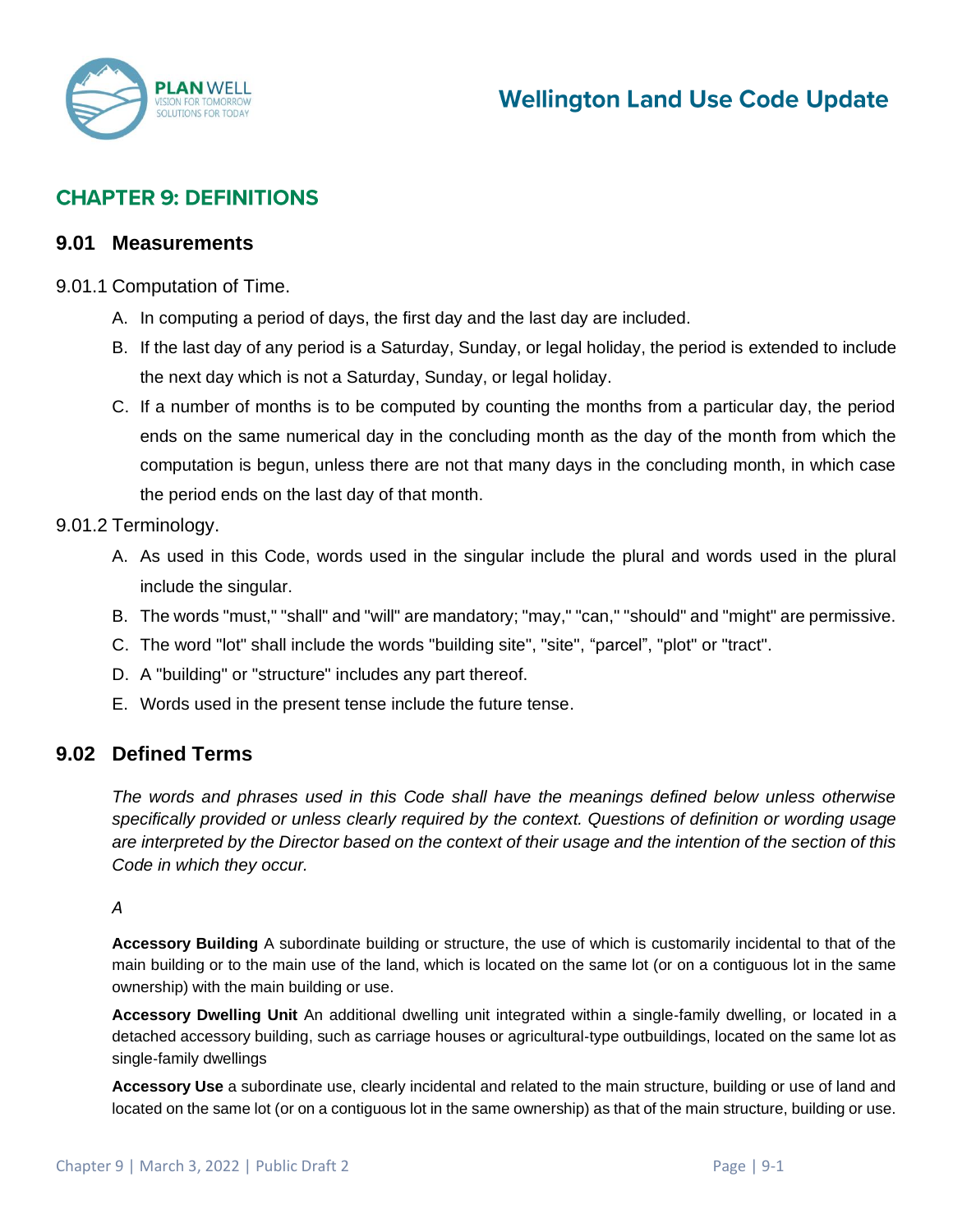**Active repair** is a term developed to differentiate between inoperable vehicles that are in the process of being made operable and those that are being stored without the benefit of ongoing repair or which are being stored for salvage purposes.

**Adjacent** means meeting or touching at some point or separated from a lot or parcel by one (1) of the following: a street, alley or other right-of-way, lake, stream or open space.

**Adjacent property owner** is an owner of record of any estate, right or interest in real property abutting and within three hundred (300) feet of the subject property.

**Adult Entertainment Establishments** Any adult video or bookstore, adult cabaret, adult booth, adult modeling or display establishment, adult motel, or adult theater.

- (a) Adult booth. A separate enclosure within a structure featuring adult entertainment or adult material. The term adult booth does not include a restroom or a foyer through which any person can enter or exit the establishment.
- (b) Adult cabaret. An establishment that features adult entertainment.
- (c) Adult entertainment. Any modeling, posing, exhibition, display, or exposure, of any type, whether through book, pictures, film displays, live performance, dance, or modeling, that has as its dominant theme, or is distinguished or characterized by an emphasis on any one or more of the following:
	- (i) Any actual or simulated specified sexual activities,
	- (ii) Specified anatomical areas,
	- (iii) The removal of articles of clothing, or
	- (iv) Appearing nude or semi-nude.
- (d) Adult material. One or more of the following material that have as their primary or dominant theme matter depicting, illustrating, describing or relating to adult entertainment, regardless of whether it is new or used:
	- (i) Books, magazines, periodicals or other printed matter;
	- (ii) Photographs, films, motion pictures, video cassettes, slides, or other visual representations;
	- (iii) Recordings or other audio matter;
	- (iv) Instruments, novelties, devices or paraphernalia that are designed for use in connection with adult entertainment.
- (e) Adult modeling or display establishment: Any establishment whose employees engage in adult entertainment or adult private modeling.
- (f) Adult motel: Any motel, hotel, boarding house, rooming house, or other place temporary lodging that includes the work "adult" or "erotic" in any name it uses, or otherwise provides and advertises adult entertainment or adult material.
- (g) Adult private modeling: Modeling, posing, exhibition, display, or exposure by an employee relating to adult entertainment before a non-employee while the non-employee is in an area not accessible to all other persons in the establishment, or while the non-employee is in an area (whether totally or partially screened or partitioned) during that display from the view of all persons outside the area. The term private performance is considered private modeling.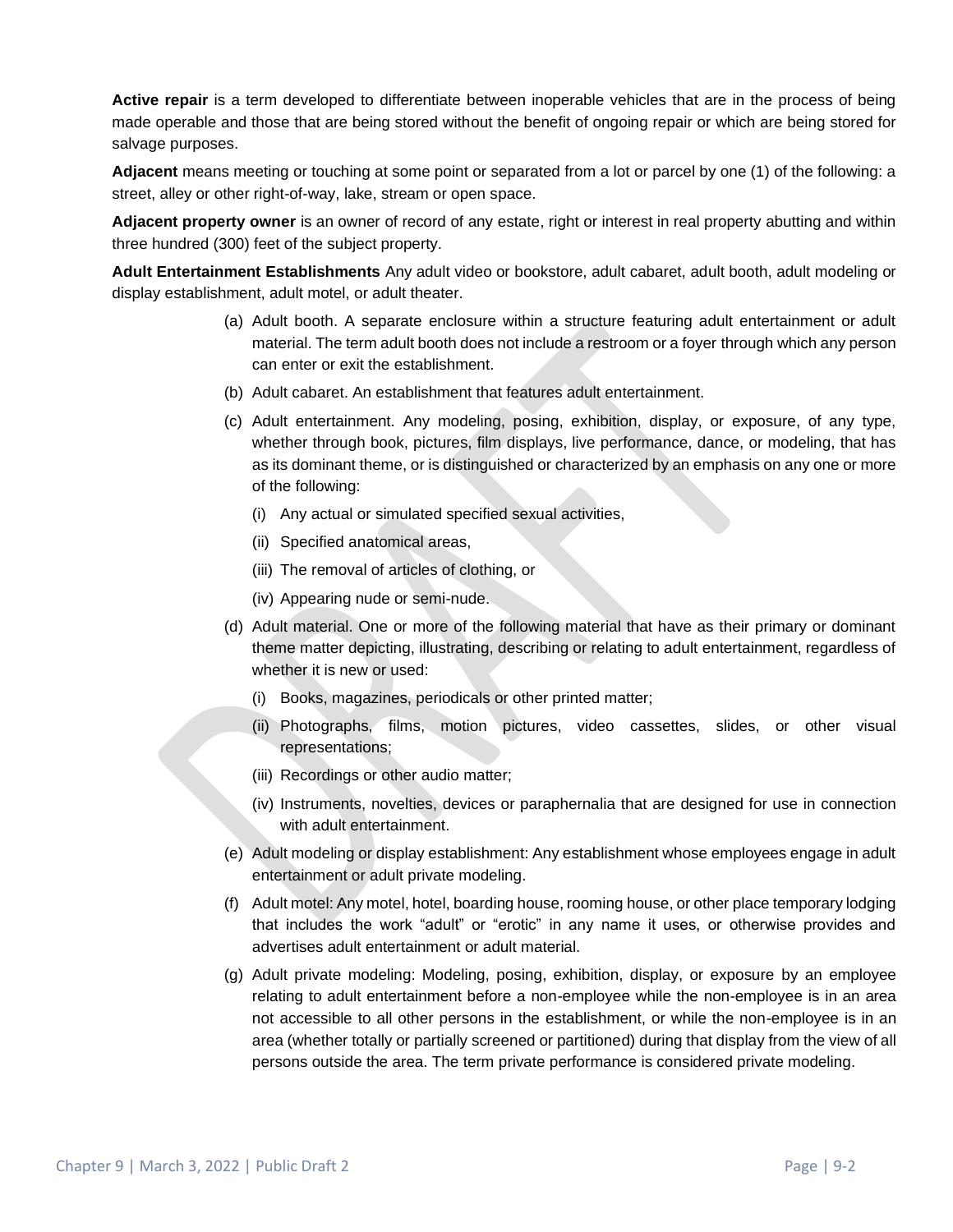- (h) Adult theater: An establishment consisting of an enclosed structure, or a portion or part of an enclosed structure, or an open-air area where a person may view adult material or adult entertainment. Generally, the adult material or adult entertainment is pre-recorded material.
- (i) Adult video or bookstore: An establishment that sells or rents adult material. Any establishment meeting all the following criteria is not considered an adult video or bookstore:
	- (i) The adult material is accessible only by employees.
	- (ii) The individual items of adult material offered for sale and/or rental comprise less than 10 percent of the individual items publicly displayed at the establishment as stock in trade in the following categories: videos, books, magazines, periodicals, other printed matter, slides, other visual representations, recordings, and other audio matter.
	- (iii) The establishment does not use the following terms in advertisements or other promotional activities relating to the adult materials: "XXX," "XX," "X," or any series of the letter "X" whether or not interspersed with other letters, figures, or characters; "erotic" or deviations of that work; "adult entertainment" or similar phrases; "sex" or "sexual acts" or similar phrases; "nude" or "nudies" or similar phrases; or any other letters, words, or phrases that promote the purchase or rental of adult material.

**Agriculture** The use of land for the production of plants and animals useful to humans, including, to a variable extent, the preparation of these products for human use and their disposal by marketing or otherwise, and includes horticulture, floriculture, viticulture, forestry, dairy, livestock, poultry, bee, and any and all forms of farm products and farm production. This includes accessory uses for treating or storing farm products and equipment. [See Section 35-1-102, C.R.S.]

**Airport** Any area of land or water which is used or intended for the landing and taking off of aircraft, and any appurtenant areas which are used or intended for use for airport buildings or other airport facilities or rights-of-way. This includes all necessary runways, taxiways, aircraft storage and tiedown areas, hangers, public terminal buildings and parking, helicopter pads, support activities such as airport operations and air traffic control, and other necessary buildings and open spaces. Includes dusting services. For purposes of this definition, "aircraft " means a device that is used or intended to be used for flight in the air, such as an airplane or helicopter.

**Art Studio** The workshop of an artist, writer, craftsperson, or photographer, but not a place where members of the public come to receive instruction on a more than incidental basis or to sit for photographic portraits.

**Arterial street** means a street which is anticipated to carry in excess of three thousand five hundred (3,500) vehicles per day in traffic volume, at desirable speeds ranging from thirty (30) to forty-five (45) miles per hour, and which is defined specifically as such on the Master Street Plan of the Town and is used for travel between areas within and outside the Town.

**Auction** means an enclosed facility for the temporary storage and offering by an auctioneer which is offered or sold to the highest bidder by means of a request or invitation for bids. This definition includes any animals, motor vehicles or business inventory to be liquidated following or in connection with the closing of a business.

### *B*

**Banner** means a temporary, generally flexible, sign applied on lightweight material, such as plastic or fabric of any kind, hung either with or without a frame.

**Bar / Tavern** an establishment providing or dispensing fermented malt beverages and/or malt, special malt, vinous or spirituous liquors, and in which the sale of food products such as sandwiches or light snacks, is secondary (also known as a tavern)

**Bed and Breakfast** An establishment operated in a private residence or portion thereof, which provides temporary accommodations to overnight guests for a fee and which is occupied by the operator of such establishment.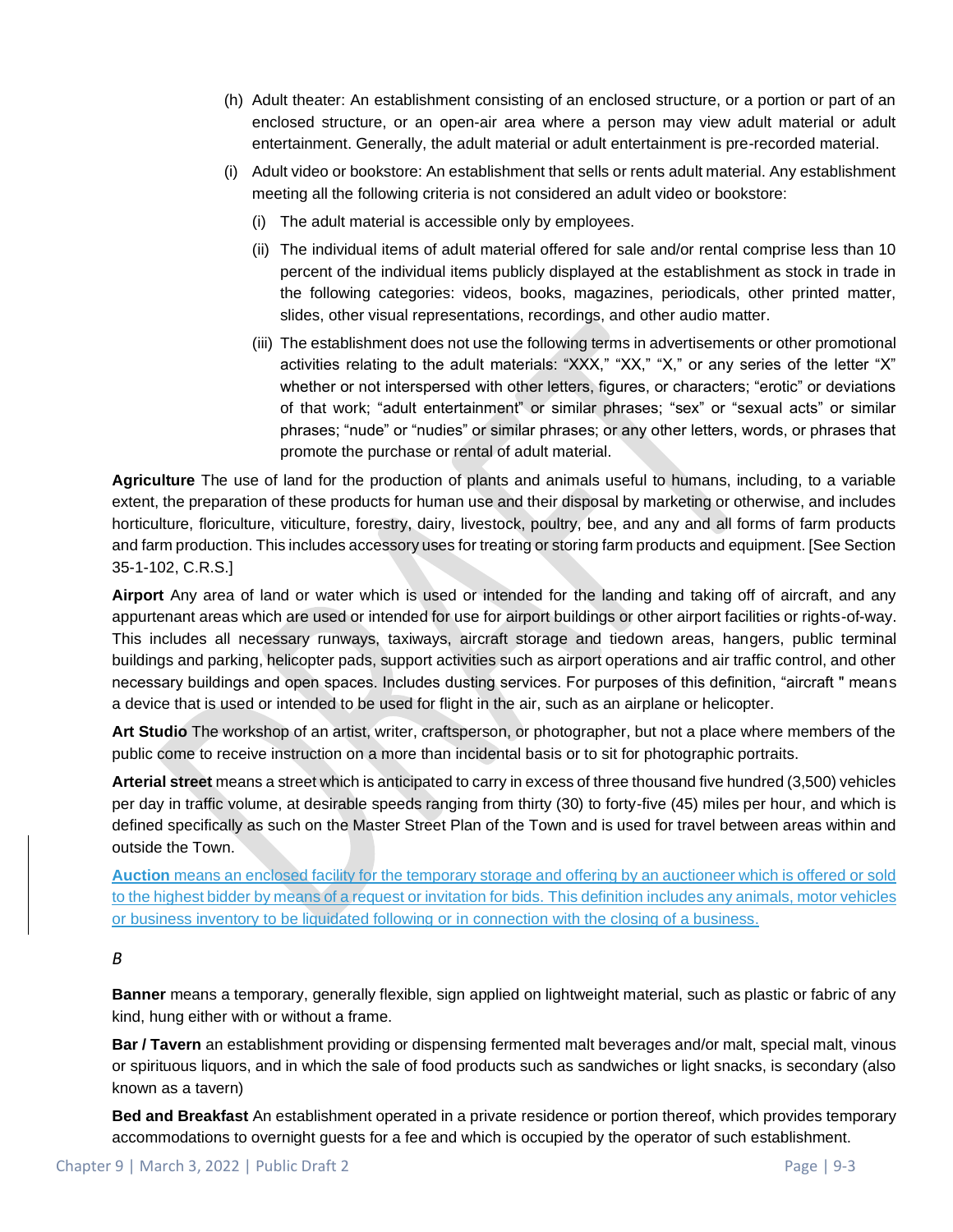**Billboard** means a permanent, sign or sign structure attached on which a person places copy on a poster or panel mounted on a pole or metal structure that exceeds the maximum sign face area and height provided by this Code. Typically, a billboard has one of the following configurations: (1) wood posts or pole supports with dimensional lumber as the secondary support (A-frame) with a wood or metal catwalk with display panels, (2) steel A-frame constructed with angle iron or steel supports with metal framing, catwalk, with display panels, (3) multi-mast structure constructed with steel poles, I-beam, or equivalent member as the primary support, with a catwalk, and display panels, or (4) monopole structure constructed with tubular steel support, tubular steel framing, metal catwalk and display panels with a concrete foundation.

**Boarding and Rooming House** A building or portion of which is used to accommodate, for compensation, four (4) or more boarders or roomers, not including members of the occupant's immediate family who might be occupying such building.

**Brew Pub, Distillery Pub, or Limited Winery** A "brew pub," "distillery pub," or "limited winery" as defined by Section 44-3-103, Colorado Revised Statutes, as amended.

**Brewery, Distillery, or Winery** A "brewery," "distillery," or "winery" as defined by Section 44-3-103, C.R.S., as amended. The facility is used primarily for the on-site manufacturing of malt liquors, which may include a tap room that is less than or equal to 30 percent of the facility's total floor area, including any outdoor seating or accessory sales areas. A "tap room" means a use associated with and on the same premises as a brewery, at which guests may consume and purchase, for on or off premise consumption, the manufacturer's products and other nonalcoholic beverages.

**Building and Landscaping Materials Supply** A business that sells and stores building materials or landscaping where the majority of sales are wholesale transactions to other firms. Outdoor storage and retail sales are incidental. **Building** means any permanent structure built for the shelter or enclosure of persons, animals, chattels or property of any kind, which is governed by the following characteristics:

- (a) Is permanently affixed to the land.
- (b) Has one (1) or more floors and a roof.

**Building frontage** means the horizontal, linear dimension of that side of a building, which abuts a street, a parking area, a mall or other circulation area open to the public and has either a main window display or a public entrance to the building.

**Building height** means the vertical distance measured from the established curb level to the highest point of the roof. Chimneys, spires, towers, elevator penthouses, tanks and similar projections, other than signs, shall not be included in calculating the height.

### *C*

**Car Wash** A facility where the primary or secondary function is washing automobiles, pick-up trucks, and small vans, but not trailers or commercial trucks. This includes both mechanical production line methods or self-service equipment. A car wash may also function as an accessory use to an automobile service station or other primary use.

**Cemetery** Land used or intended to be used for the burial of the dead and dedicated for cemetery purposes, including mausoleums and mortuaries when operated in conjunction with and within the boundaries of such cemetery.

**Child Care Center** A facility, by whatever name known, which is maintained for the whole or part of a day for the care of seven (7) or more children under the age of sixteen (16) years who are not related to the owner, operator or manager, whether such facility is operated with or without compensation for such care and with or without stated educational purposes, except that a child care center shall not include any of the following three (3) types of family care homes as defined by the State: family child care home, infant/toddler home or experienced family child care provider home. The term includes, but is not limited to, facilities commonly known as day care centers, day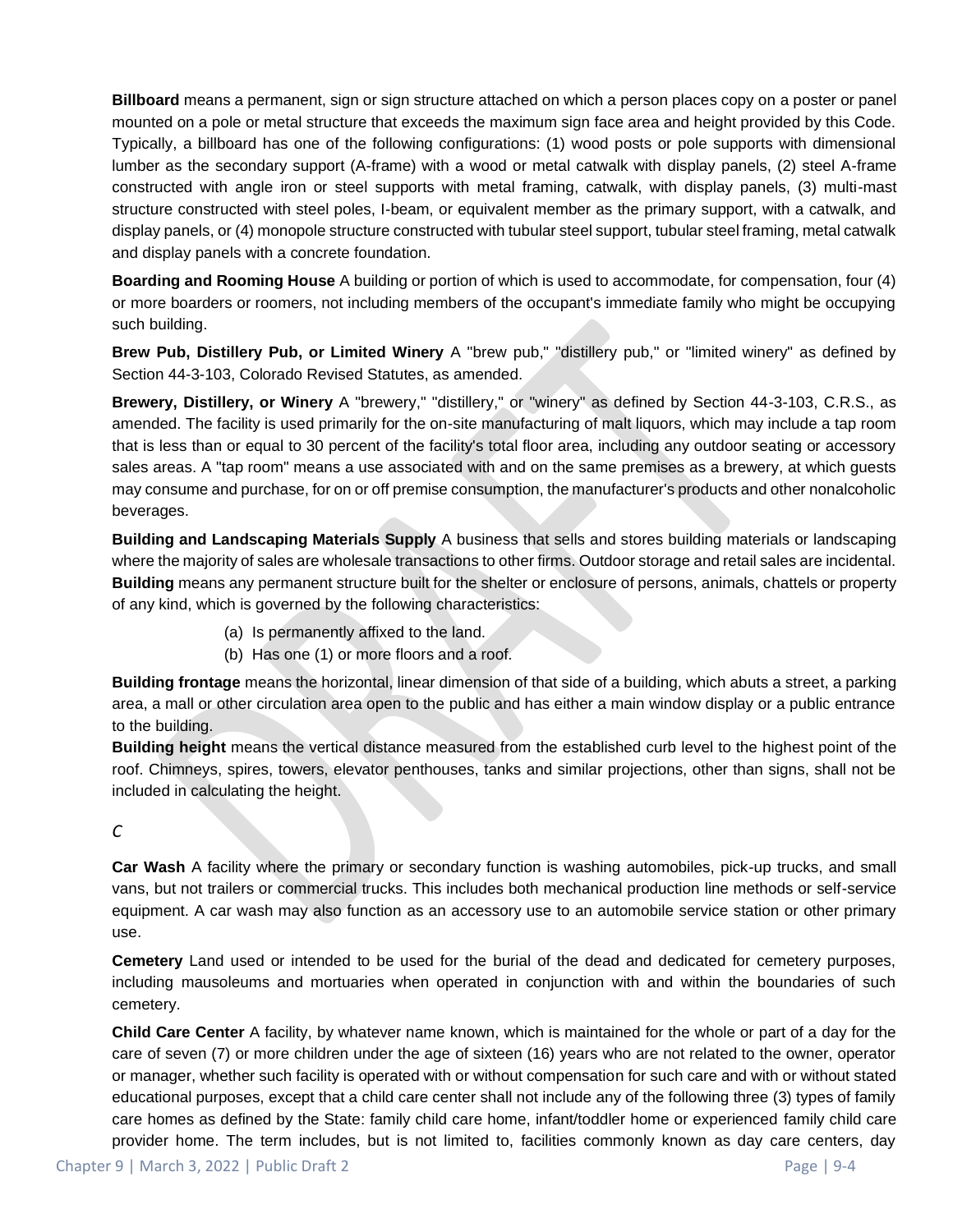nurseries, nursery schools, preschools, play groups, day camps, summer camps, large child care homes as defined by the State, centers for developmentally disabled children and those facilities which give twenty-four-hour-per-day care for dependent and neglected children. Child care centers are also those facilities for children under the age of six (6) years with stated educational purposes which are operated in conjunction with a public, private or parochial college or a private or parochial school, except that the term shall not apply to a kindergarten maintained in connection with a public, private or parochial elementary school system of at least six (6) grades.

**Civic Space** Public or quasi-public uses in residential or business areas that are accessible to the public and primarily serve as gathering or meeting areas for the immediate community, or reserved as open space that provides a community amenity or promotes environmental or ecological functions. Civic spaces may be public buildings; defined space in residential, commercial, or mixed-use buildings; or outdoor space constructed to accommodate community gatherings. They can be the settings where celebrations are held, where social and economic exchanges take place, where friends run into each other, and where cultures mix. Civic spaces include active or passive recreational uses, nature and recreation trails, nature preserves (such as wildlife sanctuaries, conservation areas, and game preserves), cultural amenities (e.g. fountains, ice rinks, reflecting pools), open spaces, parks, squares, plazas, playgrounds, or memorial parks. This includes any of the following as defined below:

- (a) Active recreation: Recreational uses requiring constructed facilities for organized activities, such as playing fields, ball courts, and playgrounds.
- (b) Dog park: A park that provides a variety of recreational amenities for dogs and persons that may include benches, parking, restrooms, and water fountains. If dogs are to be unleashed, the area must be fenced.
- (c) Community space: Buildings or facilities that provide gathering places, such as community centers, property owner association meeting spaces, or clubhouses.
- (d) Open space: Areas of trees, shrubs, lawns, grass, pathways and other natural and man-made amenities not within individual building lots, set aside for the use and enjoyment of residents, visitors and other persons, unoccupied by buildings or facilities unless related to recreational activities. Generally, open space is intended to provide light and air and is designed for either scenic or recreational purposes. For the purpose of this Code, open space includes active recreation space, common open space, and dedicated open space.
- (e) Park or plaza: An open space which may be improved and landscaped; usually surrounded by streets and buildings.
- (f) Urban deck: A platform for landscaped greens or engineered to accommodate buildings, which spans over major roadways. The intent of an urban deck is to create and enable pedestrian movement across an otherwise, typically impenetrable barrier, and to provide space for activity that can link both sides of the roadway.
- (g) Wetlands mitigation bank: A natural resource management technique authorized by Part 404 of the Federal Clean Water Act, or other state or federal law, as applicable, using wetland preservation, restoration, creation and/or enhancement to offset or replace wetland functions that are lost due to development. Wetland mitigation banks are typically large areas of wetlands operated by private or public entities, which may sell credits to other entities to compensate for wetland loss or impact at development sites or enter into other similar arrangements.

**Club / Lodge** organizations of persons for special purposes or for the promulgation of sports, arts, literature, politics or other common goals, interests or activities, characterized by membership qualifications, dues or regular meetings, excluding clubs operated for profit and/or places of worship or assembly.

**Code** means the Municipal Code of the Town, including this Land Use Code.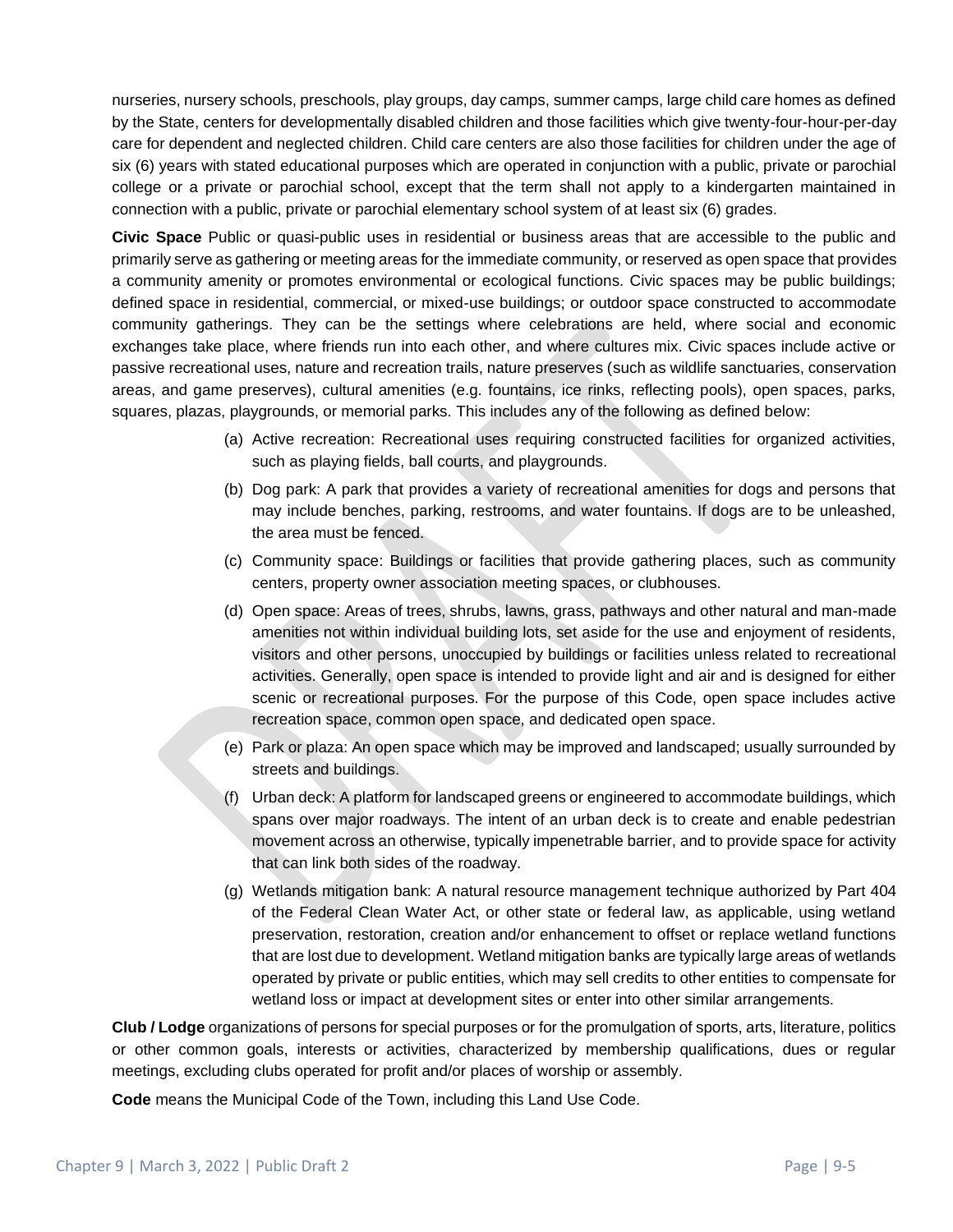**Collector street** means a street which is anticipated to carry from two thousand five hundred (2,500) to five thousand (5,000) vehicles per day in traffic volume at desirable speeds ranging from twenty-five (25) to thirty-five (35) miles per hour and which serves a collecting function by distributing traffic between local streets and arterial streets, thereby providing access to adjacent properties and linking neighborhoods with arterial streets.

**College** An institute of higher education that awards baccalaureate or higher degrees, which may include onsite student, faculty, and/or employee housing facilities.

**Commercial Dry Cleaning Facility** Establishments primarily engaged in supplying, on a rental or contract basis, laundered industrial work uniforms and related work clothing (such as protective (flame and heat resistant) and clean room apparel), dust control items (such as treated mops, rugs, mats, dust tool covers, and cloths), and shop or wiping towels. Also known as "industrial launderers."

**Common open space** shall have the same meaning as common open space in Section 24-67-103, C.R.S.

**Communication Facility** Uses and structures such as radio and television transmitting and receiving antennas, radar stations, and microwave towers.

**Community Facility** A place, structure, area, or other facility used to provide fraternal, cultural, social, educational, or recreational programs or activities. This includes swimming pools, tennis courts, and similar facilities of a homeowners association, open to the public or a designated part of the public, and which may be publicly or privately owned.

**Comprehensive Master Plan** or **Comprehensive Plan** means the Comprehensive Master Plan.

**Contractor and Contractor Storage** The offices and/or storage facilities for a specialized trade related to construction, electric, glass, painting and decorating, welding, water well drilling, sign making, or similar items. Includes storage yards (for equipment, materials [including sand, road-building aggregate or lumber], supplies and/or vehicles owned or rented by the establishment), roofing and sheet metal, fabrication of cabinetry and related millwork and carpentry, elevator maintenance and service, and venetian blind and metal awning fabrication and cleaning. Incidental sales of materials are included within this definition.

**Convenience Store** A retail store containing less than five thousand (5,000) square feet of gross floor area which sells everyday goods and services which may include, without limitation, ready-to-eat food products, groceries, over-the-counter drugs, and sundries.

**Convenience Store, with fuel sales** A retail store containing less than five thousand (5,000) square feet of gross floor area which sells everyday goods and services which may include, without limitation, ready-to-eat food products, groceries, over-the-counter drugs, and sundries. Fuel sales are allowed on site.

#### **Copy**- see "sign copy."

#### *D*

**Deck** means an exterior platform adjacent to the principal structure which may be covered by roof or uncovered, and has no walls other than an open hand rail in compliance with current building codes.

**Dedicated land** means land transferred to the Town by platting, title, deed, or other legal method approved by the Town Attorney.

**Dedication** means any grant by the owner of a right to use land for the public in general, involving a transfer of property rights and an acceptance of the dedicated property by the appropriate public agency.

**Density** means the overall average number of dwelling units located on the gross or net residential acreage (as applicable) contained within the development and calculated on a per-acre basis. Gross density is calculated by dividing the total number of units by the total acreage. Net density is calculated by dividing the [total number of units] by the [total acreage minus all publicly dedicated land].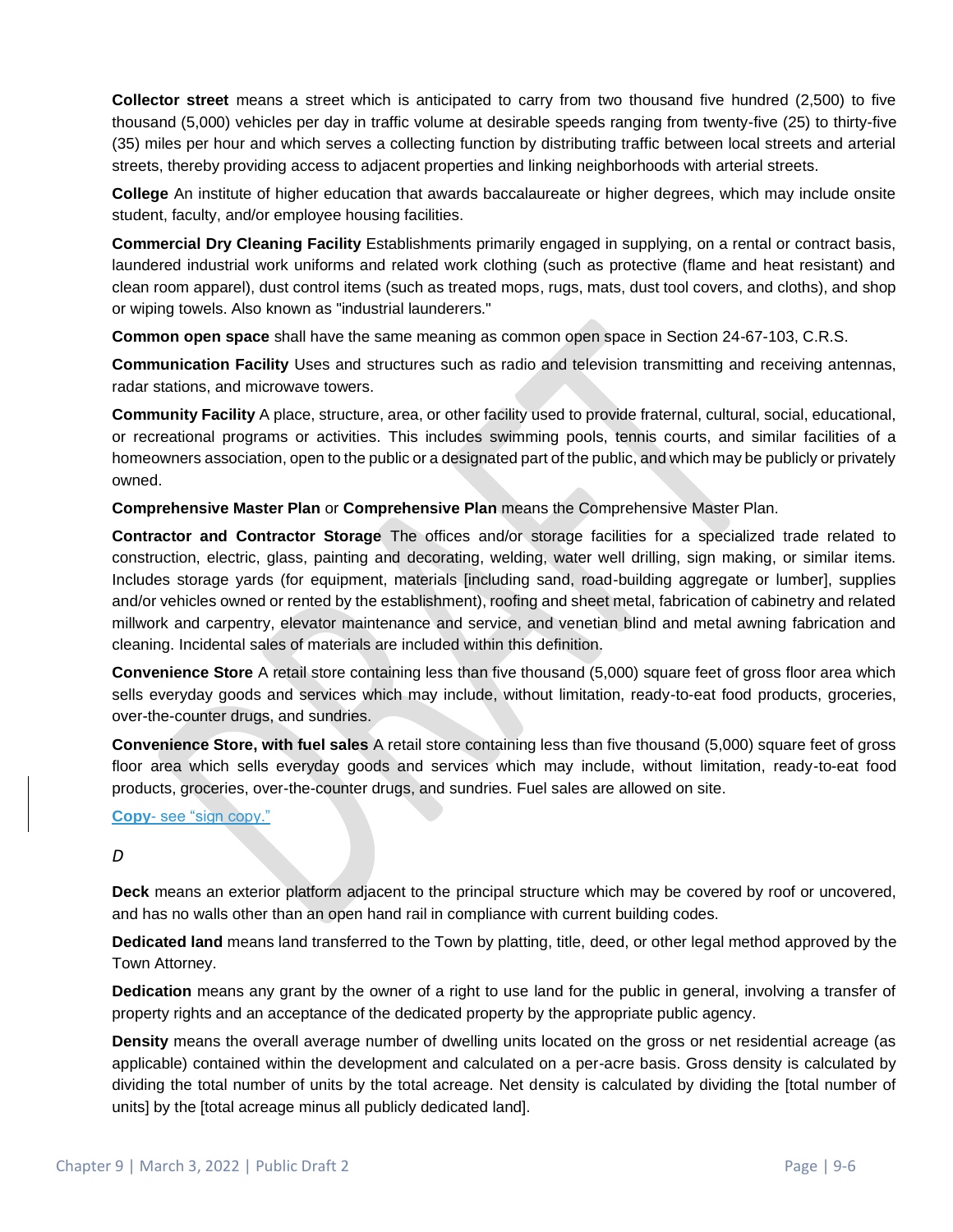**Design standards** includes the Town Standard Design Criteria and Standard Construction Standards, the Lot and Block Standards beginning at Section 16-3-110; Street Standards beginning at Section 16-3-130; Parking Standards beginning at Section 16-3-150; Sidewalk and Path Standards beginning at Section 16-3-240; Park Standards beginning at Section 16-3-270; Landscape Design beginning at Section 16-3-330.

**Developer** means any person, partnership, joint venture, limited liability company, association or corporation who participates as owner, promoter, developer or sales agent in the planning, platting, development, promotion, sale or lease of a development.

**Development** means the carrying out of any building activity or mining operation, the making of any material change in the use or appearance of any structure or land or the dividing of land into two (2) or more parcels. When appropriate in context, development shall also mean the act of developing or to the result of development. Development shall also include:

- (a) Any construction, placement, reconstruction, alteration of the size or material change in the external appearance of a structure on land;
- (b) Any change in the intensity of use of land, such as an increase in the number of dwelling units in a structure or on a tract of land or a material increase in the intensity and impacts of the development;
- (c) Any change in the use of land or a structure;
- (d) Any alteration of a shore or bank of a river, stream, lake, pond, reservoir or wetland;
- (e) The commencement of drilling oil or gas wells, mining, stockpiling of fill materials, filling or excavation on a parcel of land;
- (f) The demolition of a structure;
- (g) The clearing of land as an adjunct of construction;
- (h) The deposit of refuse, solid or liquid waste or fill on a parcel of land;
- (i) The installation of landscaping within the public right-of-way, when installed in connection with the development of adjacent property; and
- (j) The construction of a roadway through or adjoining an area that qualifies for protection as a wildlife or natural area.

Development shall not include:

- (a) Work by a highway or road agency or railroad company for the maintenance or improvement of a road or railroad track, if the work is carried out on land within the boundaries of the rightof-way;
- (b) Work by any public utility for the purpose of inspecting, repairing, renewing or constructing, on established rights-of-way, any mains, pipes, cables, utility tunnels, power lines, towers, poles or the like; provided, however, that this exemption shall not include work by a public entity in constructing or enlarging mass transit or fixed guide way mass transit depots or terminals or any similar traffic-generating activity;
- (c) The maintenance, renewal, improvement or alteration of any structure, if the work affects only the interior or the color of the structure or the decoration of the exterior of the structure;
- (d) The use of any land for an agricultural activity;
- (e) A change in the ownership or form of ownership of any parcel or structure; or
- (f) The creation or termination of rights of access, easements, covenants concerning development of land or other rights in land.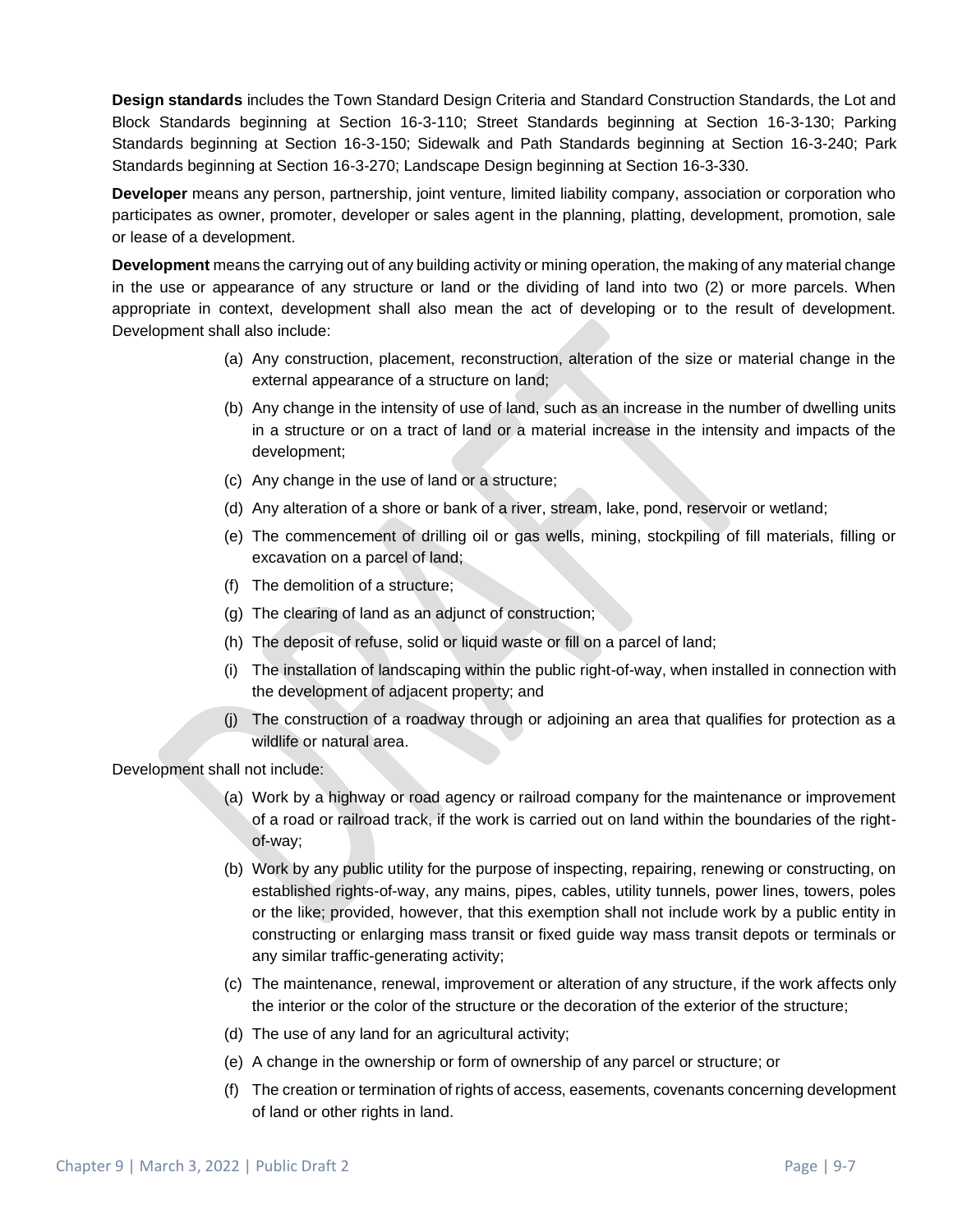**Drive-thru facility** means an establishment which, by design, physical facilities, services or packaging procedures, encourages or permits customers to receive services, obtain goods or be entertained while remaining in their motor vehicles.

**Driveway** means a constructed vehicular access serving one (1) or more properties and abutting a public or private road.

**Dwelling** means a building used exclusively for residential occupancy, including single-family dwellings, two-family dwellings and multi-family dwellings**.** 

**Dwelling unit** means one (1) or more rooms and a single kitchen and at least one (1) bathroom, designed, occupied or intended for occupancy as separate quarters for the exclusive use of a single family for living, cooking and sanitary purposes, located in a single-family, two-family or multi-family dwelling or mixed-use building.

**Dwelling, two-family or duplex** means a building occupied by two (2) families living independently of each other**.**

#### *E*

**Easement** means a right to land generally established in a real estate deed or on a recorded plat to permit the use of land by the public, a corporation or particular persons for specified uses.

**Eave** means the overhanging lower edge of a roof.

**Electronic Reader Board** means a sign capable of displaying copy that can be electronically or mechanically changed by remote or automatic means.

**Entertainment Facility** a building or part of a building devoted to showing motion pictures or dramatic, musical or live performances, but does not include a sexually oriented business as defined in Article 11.

**Excess-weight vehicle** means any vehicle, excepting any vehicle owned by or in the control of any governmental authority, which weighs in excess of any adopted weight limit, the weight limit within the Town shall be ten thousand (10,000) pounds. Semi vehicles shall be defined and regulated by Chapter 8, Article 4 of this Code and if a vehicle or trailer falls within the definition of a semi-truck or semi-trailer as defined by Section 8-4-10 the semi-vehicle shall not be regulated as an excess-weight vehicle.

### *F*

**Family** means an individual living alone, or either of the following groups living together in a single dwelling unit and share common living, sleeping, cooking and eating facilities:

- (a) Any number of persons related by blood, marriage, adoption, guardianship or other duly authorized custodial relationship, unless such number is otherwise specifically limited in this Code; or
- (b) Any unrelated group of persons consisting of (i) not more than four (4) persons; or (ii) not more than two (2) unrelated adults and their related children, if any.
- (c) And includes family foster care of up to four (4) children which is licensed according to the statutes of the state but does not include individuals living in a group home.

**Financial Institution** A business where the primary occupation is financial services such as banking, savings and loans, loan offices, and check cashing and currency exchange outlets. It does not include financial services that typically occur in an office or storefront, such as investment companies, loan companies, credit and mortgage, insurance services, or brokerage firms), which are classified under "Office," below.

**Flag** means a piece of durable fabric or other flexible material with distinctive colors and patterns mounted by attaching one side to a freestanding pole or a pole attached to a building.

**Floodplain or flood hazard area**. See Section 16-10-30 for definitions pertaining to floodplain regulations.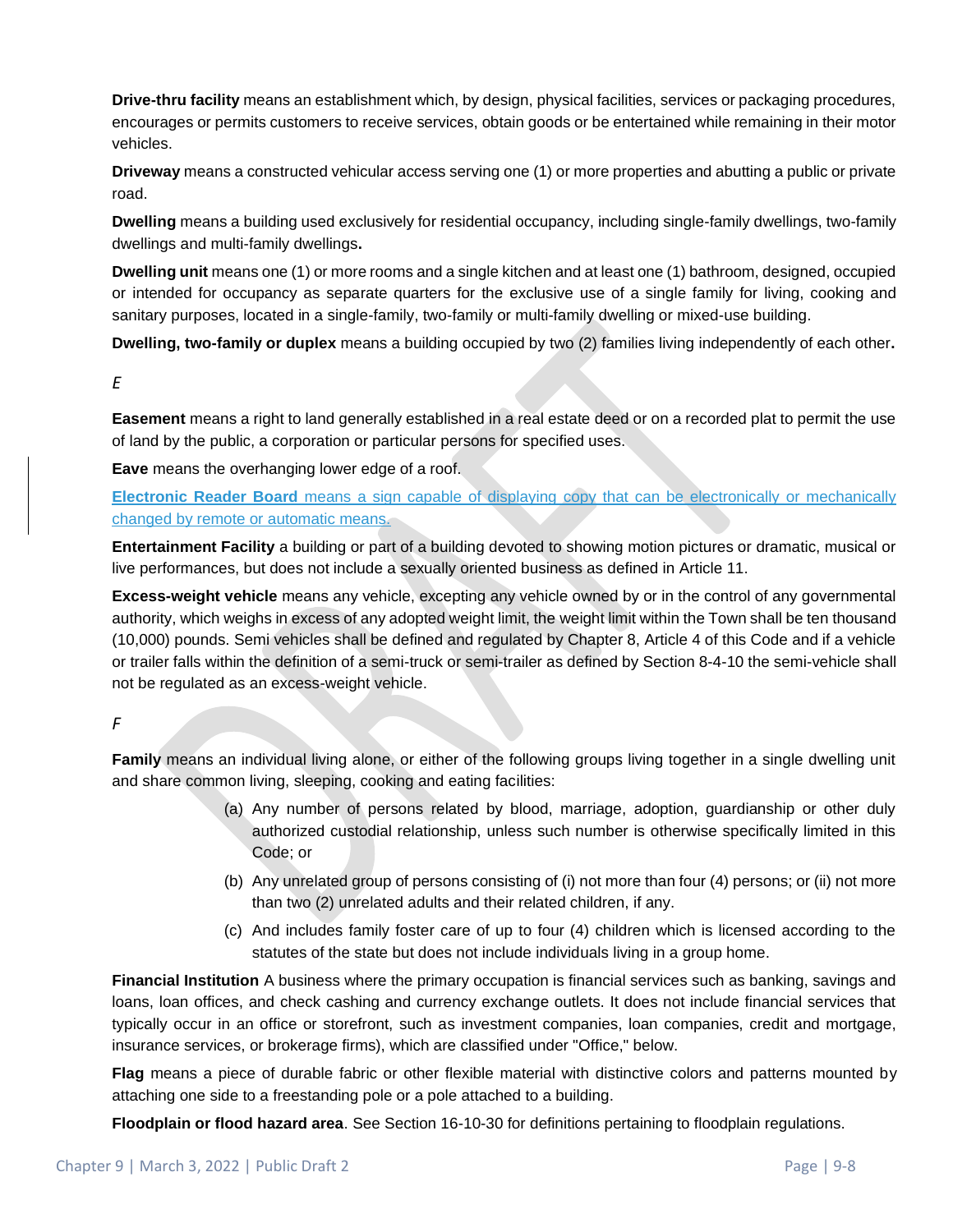**Floor area**, also called **gross floor area**, means the total square footage of the building measured along the outside walls of the building and including each floor level, but not including open balconies, garages or other enclosed automobile parking areas and basement storage areas and not including one-half (½) of all storage and display areas for durable goods.

**Food Catering** an establishment in which the principal use is the preparation of food and/or meals on the premises, and where such food and/or meals are delivered to another location for consumption or distribution, and where such use occupies not more than five thousand (5,000) square feet in gross floor area.

**Foot-candle** means a unit of measurement referring to illumination incident to a single point. One (1) foot-candle is equal to one (1) lumen uniformly distributed over an area of one (1) square foot.

**Functional open space** means open space which is large enough to serve a practical purpose, such as recreation, wildlife habitat or preservation of areas of agricultural, archeological or historical significance and shall exclude areas used for off-street parking, off-street loading, service driveways and setbacks from oil and gas wells or their appurtenances or other hazards to the public.

**Funeral Services** An establishment used primarily for human funeral services, which may or may not include facilities on the premises for embalming and, performing of autopsies or other surgical procedures. Examples include funeral homes, mortuaries, crematoriums, or columbarias.

### *G*

**Garage sale** means a sale of personal belongings or household effects held on the seller's premises, usually in the garage or yard, and is a permitted accessory use in all residential districts, provided that:

- (a) No property may be offered for sale which has not been owned and used by the occupant of the premises or the co-participants in "neighborhood" garage sales. Neighborhood garage sales are allowed only if occupant of the premises receives no profit or commission from sale of other participant's property.
- (b) No garage sale shall be conducted for longer than three (3) days duration.
- (c) No more than three (3) garage sales are allowed annually at any premises.
- (d) Garage sales may be conducted during the daylight hours only.
- (e) Goods may not be stored outside during non-sale hours.

**Golf Course** A tract of land laid out with a course having nine or more holes for playing golf, including any accessory clubhouse, driving range, offices, restaurant, concession stand, picnic tables, pro shop, maintenance facilities, or similar accessory uses or structures.

**Grade** means:

- (a) The lowest point of elevation of the finished surface of the ground, paving or sidewalk within the area between the building and the property line, when the property line is more than five (5) feet from the building, between the building and a line five (5) feet from the building.
- (b) The degree of rise or descent of a sloping surface.

**Grade, finished** means the final elevation of the ground surface after development.

**Grade, natural** means the elevation of the ground surface in its natural state, before man-made alterations.

**Greenhouse / Nursery** Any land or structure used primarily to raise trees, shrubs, flowers or other plants for sale or for transplanting and may include the sale of nonliving landscape and decorating products.

**Grocery Store** a retail establishment primarily selling food, as well as other convenience and household goods, which occupies a space of not more than twenty-five thousand (25,000) square feet.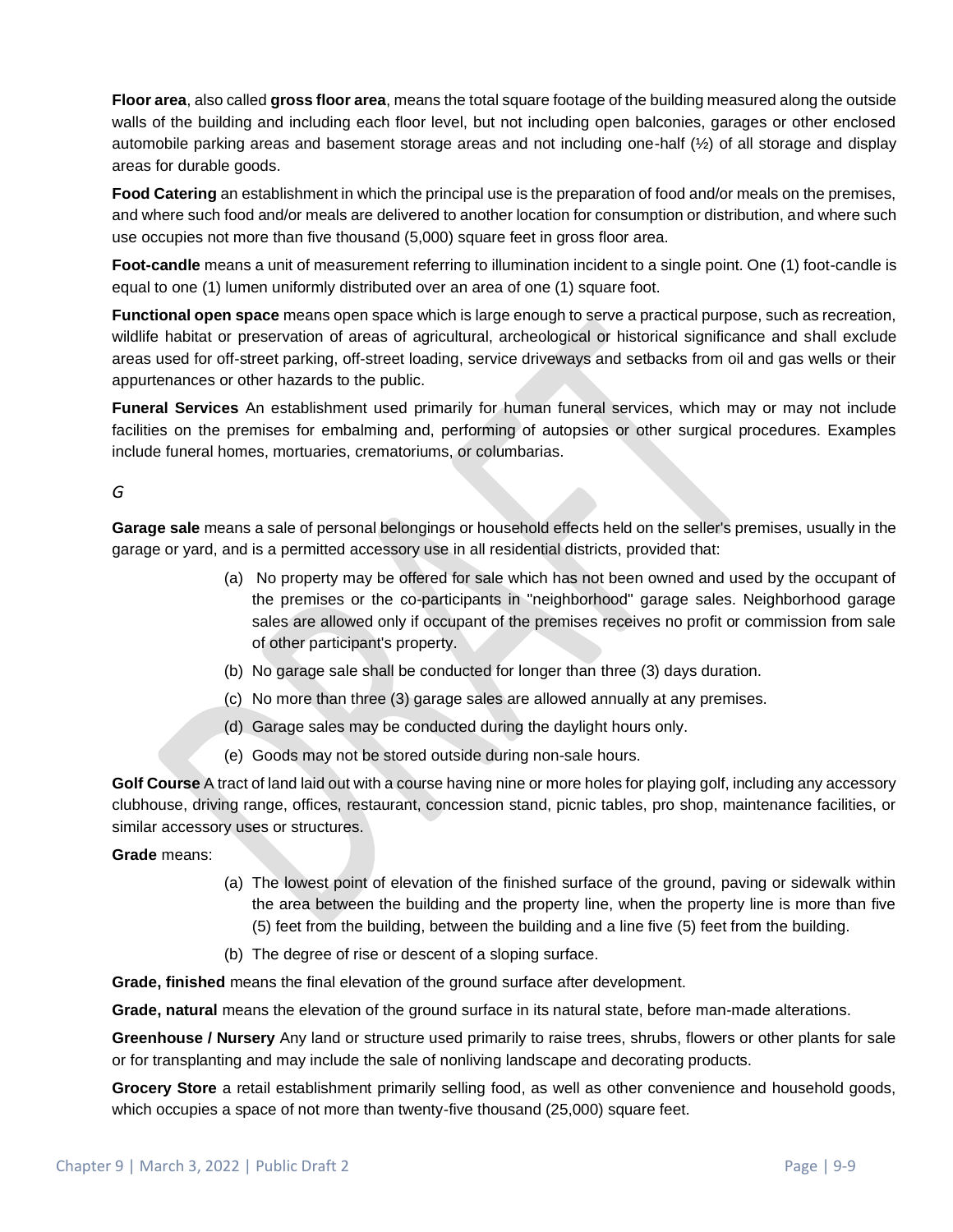**Group Home** state-licensed facilities for developmentally disabled, handicapped, seniors or children as defined by and meeting the requirements of Section 31-23-303(2), C.R.S., or similar state statute.

**Growth boundary** means the growth boundaries established by the Comprehensive Master Plan.

#### *H*

**Health and Membership Club** an establishment that is open only to members and guests and that provides facilities for any of the following: aerobic exercises, running and jogging, exercise equipment, game courts and swimming facilities, and that also includes amenities such as spas, saunas, showers, and lockers.

**Heavy Equipment Sales & Rental** The sales and maintenance of heavy machinery. This includes establishments primarily engaged in sales, renting, or servicing machinery and equipment for use in business, agricultural, or industrial operations. These establishments typically cater to a business clientele and do not generally operate a retail-like or store-front facility. "Heavy machinery" includes office equipment, machinery tools, construction equipment, farm implements, excavation equipment, or transportation equipment.

**Home Occupation** an occupation or business activity which results in a product or service and is conducted in whole or in part in a dwelling unit and is subordinate to the residential use of the dwelling unit.

**Hotel / Motel** A building containing guest rooms in which lodging is provided, with or without meals, for compensation, and which is open to transient or permanent guests, or both. A hotel, motel, or resort only provides temporary lodging, and does not include multi-family or attached dwelling or any other form of permanent residence. Guests are prohibited from using a guest room or suite as a primary permanent residence.

*I*

**Industrial and Manufacturing, Heavy** Manufacturing of paper, chemicals, plastics, rubber, cosmetics, drugs, nonmetallic mineral products (such as concrete and concrete products, glass), primary metals, acetylene, cement, lime, gypsum or plaster-of-Paris, chlorine, corrosive acid or fertilizer, insecticides, disinfectants, poisons, explosives, paint, lacquer, varnish, petroleum products, coal products, plastic and synthetic resins, electrical equipment, appliances, batteries, and machinery. This group also includes asphalt mixing plants, concrete mixing plants, smelting, animal slaughtering, oil refining, and magazine contained explosives facilities.

**Industrial and Manufacturing, Light** Manufacturing of products, from extracted, raw, recycled or secondary materials, including bulk storage and handling of those products and materials, or crushing, treating, washing, and/or processing of materials. This includes similar establishments, and businesses of a similar and no more objectionable character. It also includes incidental finishing and storage. Goods or products manufactured or processed on-site may be sold at retail or wholesale on or off the premises. This does not include any activity listed under Industrial and Manufacturing, Heavy. Examples of general manufacturing include the manufacture or production of the following goods or products: apparel (including clothing, shoes, dressmaking); boats and transportation equipment; brooms; caskets; communication or computation equipment; dairy products; die-cut paperboard and cardboard; drugs, medicines, pharmaceutical; electrical equipment or machinery; farm machinery; fasteners and buttons; feed and grain; food/baking (including coffee roasting, creameries, ice cream, ice, frozen food, confectionery, and beverage); fruit and vegetable processing, canning and storage; gaskets; glass products made of purchased glass; household appliances; industrial controls; leather and allied products; lithographic and printing processes (including printing plants as defined below); mattresses; medical equipment and supplies; medicines; mill work and similar woodwork; mobile homes; musical instruments; novelties; office supplies; optical goods; photographic equipment; prefabricated and modular housing and components; printing and print supplies (including printing plants); 3-D printing, radio and TV receiving sets; sanitary paper products; scientific and precision instruments; service industry machines; signs; textiles (including dyeing, laundry bags, canvas products, dry goods, hosiery, millinery); tobacco products; toys, sporting and athletic goods; and watches and clocks. A "printing plant" means a facility devoted to printing or bookbinding, including related large-scale storage and transshipment.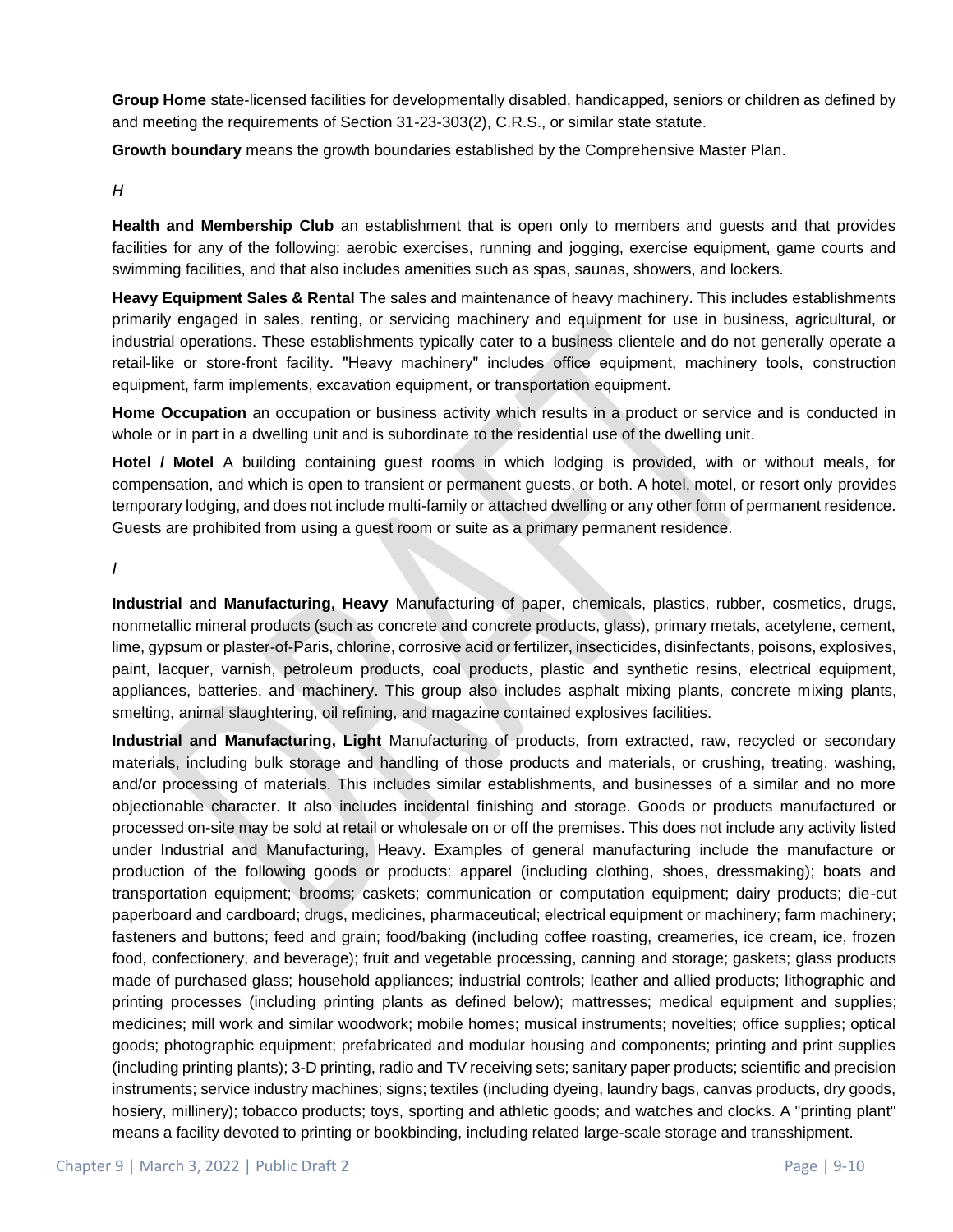**Inflatable device** means a temporary sign type where air inflates an object using a portable blower motor that provides a constant flow of air into the device. The device consists of flexible fabric, and rests on the ground or a structure equipped with the blower.

**Infrastructure** means those man-made structures which serve the common needs of the population, such as: potable water systems; wastewater disposal systems; solid waste disposal sites or retention areas; storm drainage systems; electric, gas or other utilities; bridges; roadways; bicycle paths or trails; pedestrian sidewalks, paths or trails; and transit stops.

*J*

**Junk** means scrap brass, iron, lead, tin, zinc; all other scrap metals and the alloys; bones; rags; used cloth, rope, rubber, tinfoil, bottles; old or used machinery of any type; used tools; used appliances; used lumber or crates; building materials; industrial equipment, fabrication of any material; used pipe or pipe fittings; used conduit or conduit fittings; used automobile parts; derelict vehicles, farm and heavy equipment construction vehicles; used tires and other manufactured goods that are so worn, deteriorated or obsolete as to make them unusable in their existing condition.

### *K*

**Kennel** A facility licensed to house dogs, cats, or other household pets and/or where grooming, breeding, boarding or training or selling of animals is conducted as business.

*L*

**Land Use Code** means Chapters 16 and 17 of this Code (Sections 16-1-10 et seq. and 17-1-10 et seq.).

**Landowner** means any owner of a legal or equitable interest in real property and includes the heirs, successors, and assignees of such ownership interests.

**Landscaping** means any combination of living plants, such as trees, shrubs, plants, vegetative ground cover or turf grasses, and may include structural features such as walkways, fences, benches, works of art, reflective pools, fountains or the like. Landscaping shall also include irrigation systems, mulches, topsoil use, soil preparation, revegetation or the preservation, protection and replacement of existing trees.

**Livestock** includes horses, cattle, sheep and llamas, but does not include swine, chickens, goats, roosters, fowl, peacocks, guinea hens or other animals not allowed to be maintained within the Town by this Code (except that swine, chickens, goats, roosters, fowl, peacocks or guinea hens may be permitted with the Board of Trustees' approval in isolated circumstances, including for 4-H-type projects that do not unreasonably impact neighbors).

**Local street** means a street which is anticipated to carry under two thousand five hundred (2,500) vehicle trips per day in traffic volume at desirable speeds of up to twenty-five (25) miles per hour, and which provides access to abutting property and primarily serves local traffic.

**Long-term care facility** means any of the following:

- (a) Convalescent center means a health institution that is planned, organized, operated and maintained to offer facilities and services to in-patients requiring restorative care and treatment and that is either an integral patient care unit of a general hospital or a facility physically separated from, but maintaining an affiliation with, all services in a general hospital.
- (b) Nursing care facility means a health institution planned, organized, operated and maintained to provide facilities and health services with related social care to in-patients who require regular medical care and twenty-four-hour-per-day nursing services for illness, injury or disability. Each patient shall be under the care of a physician licensed to practice medicine in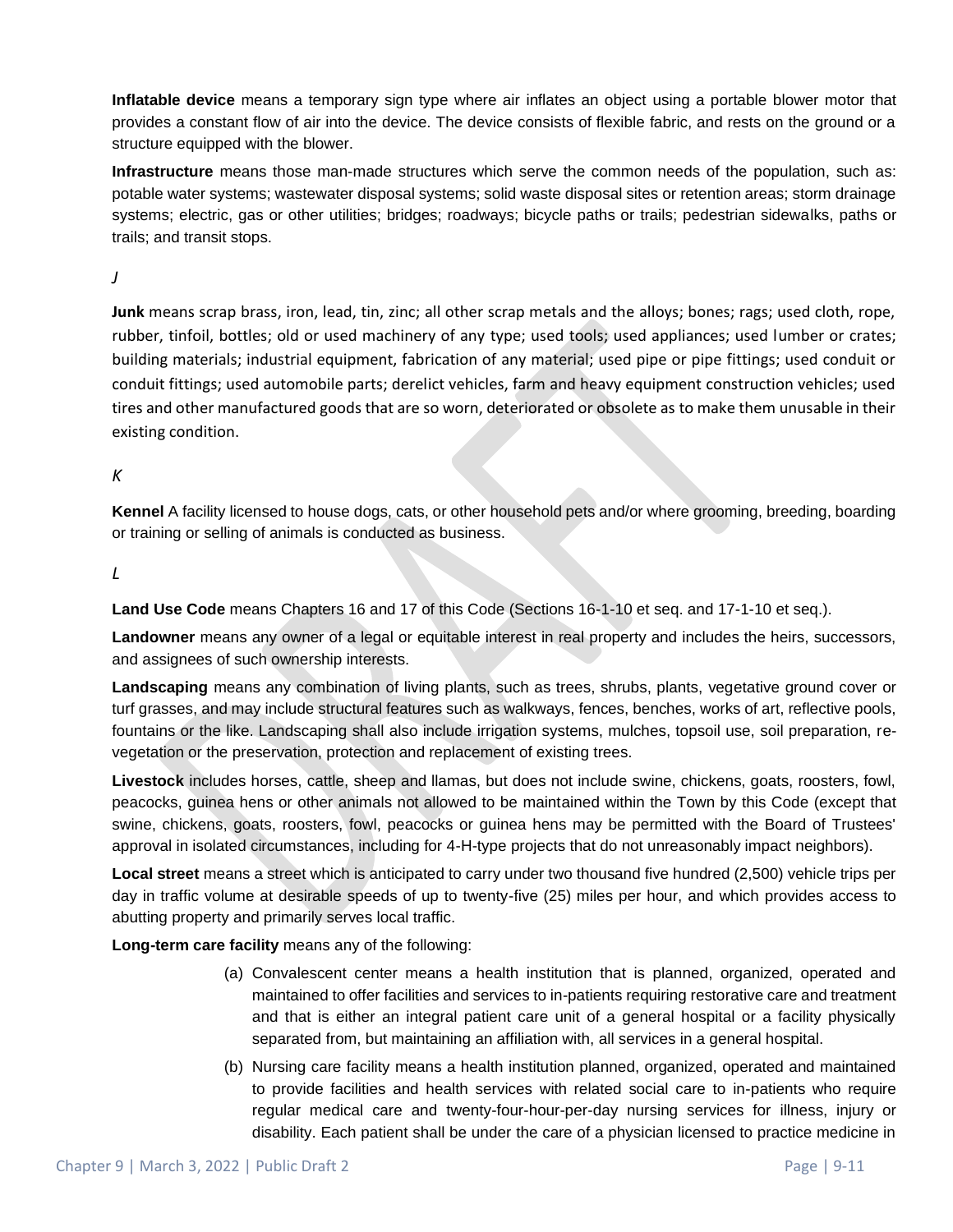the State. The nursing services shall be organized and maintained to provide twenty-four-hourper-day nursing services under the direction of a registered professional nurse employed full time.

(c) Intermediate health care facility means a health-related institution planned, organized, operated and maintained to provide facilities and services which are supportive, restorative or preventive in nature, with related social care, to individuals who because of a physical or mental condition, or both, require care in an institutional environment but who do not have an illness, injury or disability for which regular medical care and twenty-four-hour-per-day nursing services are required.

Lot means a designated parcel, tract or area of land established by plat or subdivision-of at least a sufficient size to meet minimum requirements for use, street frontage coverage and area and to provide required yards and other open spaces in the zoning district in which the lot is located, and which has direct access onto a public or private street.

**Lot depth** means the average distance between the front lot line and the rear lot line.

**Lot, double frontage** means a lot which fronts on one (1) public street and backs on another.

**Lot, flag** means a lot so shaped and designed that the main building site area is set back from the street on which it fronts and includes an access strip connecting the main building site with the frontage street.

**Lot line, front** means the property line dividing a lot from a street. On a corner lot, only one (1) street line shall be considered as a front line, and the shorter street frontage shall be considered the front line.

**Lot line, rear** means the line opposite the front lot line.

Lot line, side means any lot lines other than the front lot line or rear lot line.

**Lot, reverse corner** means a corner lot having its side street line substantially a continuation of the front lot line of the first lot to its rear.

**Lot size** means the total horizontal area within the lot lines of a lot; synonymous with area of lot.

Lot width means the distance parallel to the front lot line, measured at the front building setback line. Lot width on a curving front lot line means the distance parallel to the tangent of the front lot line at the building setback line. The lot width and the lot frontage may have different lengths on an irregularly shaped lot as they are measured at different points on the lot.

**Luminaire** means the complete lighting unit, including the lamp, the fixture, and other parts.

*M*

**Manufactured Home** A single-family dwelling which is partially or entirely manufactured in a factory; which is not less than twenty-four (24) feet in width and thirty-six (36) feet in length; which is installed on an engineered permanent foundation; which has brick, wood or cosmetically equivalent siding extending to the ground level; which has a pitched roof; which has the delivery system including wheels, tires, axles and tongue hitch removed; and which is certified pursuant to the National Manufactured Housing Construction and Safety Standards Act of 1974, 42 U.S.C. 5401 et seq., as amended.

**Manufacturing** means a business which makes products by hand or by machinery.

**Medical Care Facility** An establishment, whether or not licensed or required to be licensed by the State Board of Health or the State Hospital Board, by or in which facilities are maintained, furnished, conducted, operated, or offered to prevent, diagnose, or treat human disease, pain, injury, deformity, or physical condition, whether medical or surgical, of two or more non-related mentally or physically sick or injured persons; or for the care of two or more non- related persons requiring or receiving medical, surgical, or nursing attention or service as acute, chronic, convalescent, aged, or physically disabled. This use includes an intermediate care facility, mental retardation facility,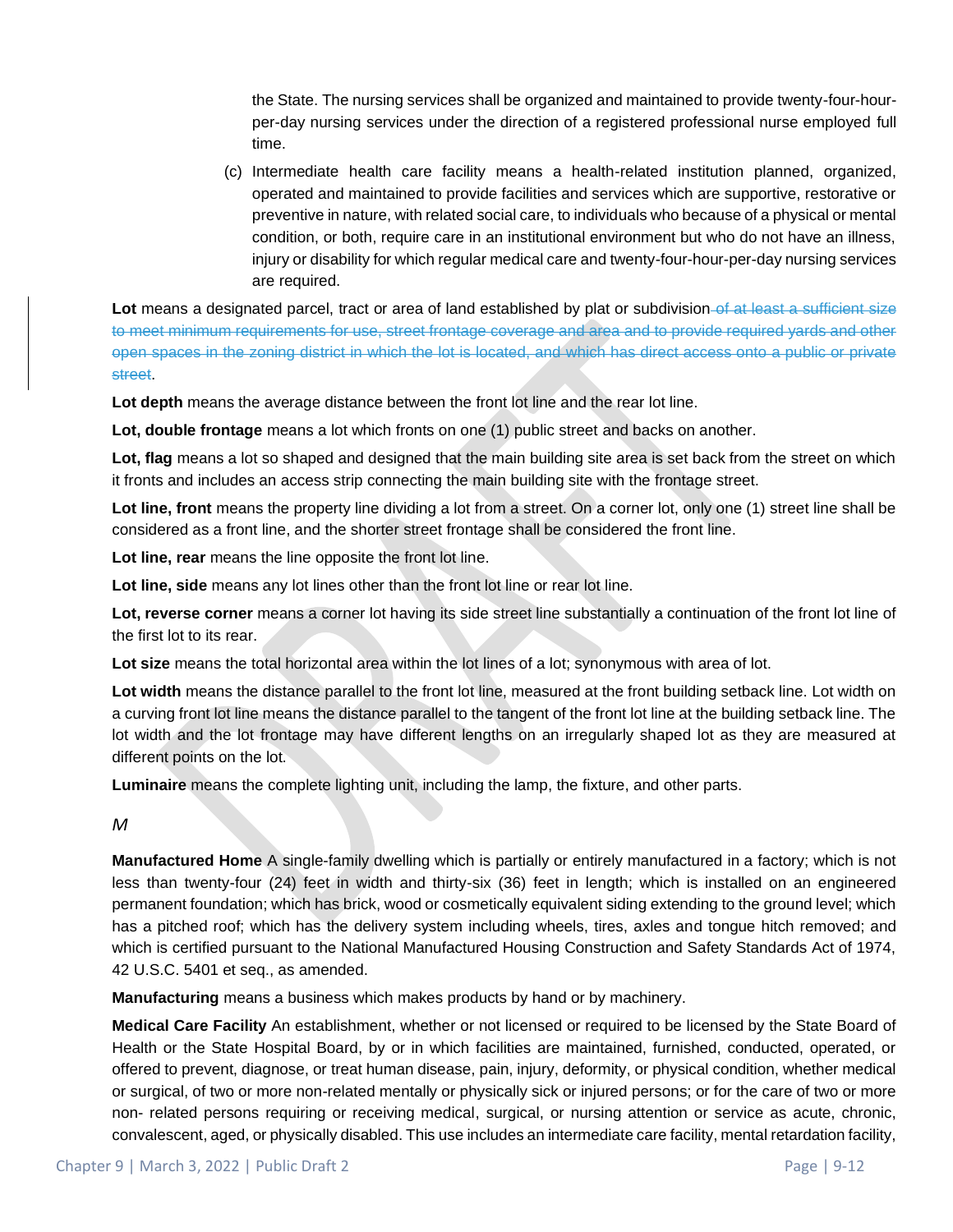outpatient surgery center, birthing facility, diagnostic imaging facility, radiation therapy facility, dialysis facility, medical/physical rehabilitation and trauma unit, or related institution or facility that offers treatment on an outpatient basis. This use may be operated for profit or nonprofit, privately owned, or operated by a local government unit. This use includes any hospital, defined as any licensed and State of Colorado accredited health care institution with an organized medical and professional staff and with inpatient beds available around-the-clock, whose primary function is to provide inpatient medical, nursing, and other health-related services to patients for both surgical and nonsurgical conditions and that usually provides some outpatient services (such as emergency care).

**Medical Office** A facility operated by one (1) or more duly licensed members of the human health care professions, including but not limited to physicians, dentists, chiropractors, psychiatrists and osteopaths, where patients are not lodged overnight but are admitted for examination and/or treatment.

**Mini-Storage Facility** A facility containing separate, individual, private storage spaces, which may be of various sizes and which are rented pursuant to individual leases for varying periods of time.

**Mixed use** means the development of a lot, tract or parcel of land, building or structure with two (2) or more different uses, including but not limited to residential, office, retail, public uses, personal service or entertainment uses, designed, planned and constructed as a unit.

**Mixed-Use Dwelling** Multi-Family Dwelling units contained within a mixed-use building attached above the building's nonresidential uses (the mixed-use building may contain office or commercial uses below the residential use).

**Motor Vehicle Dealership** A facility for the sale or rental of automobiles, motorcycles, ATVs, boats, or recreational vehicles. This includes incidental vehicular services and repairs.

**Motor Vehicle Repair, Heavy** An establishment that offers mechanical and body work on motor vehicles including straightening of body parts, body repairs, battery rebuilding, painting, welding, short term storage of automobiles not in operating condition, outdoor similar work on motor vehicles that may involve noise, glare, fumes, smoke, or similar impacts.

**Motor Vehicle Repair, Light** An establishment that offers only general maintenance activities including engine tune-ups, lubrication, carburetor cleaning, brake repair, car washing, detailing, polishing, replacement of filters, fluids, light bulbs, belts, fuses, oil, and tires, emissions testing, and similar activities.

### **Motor Vehicle Storage**

**Multi-Family Dwelling** A dwelling contained in a structure also containing other dwellings in which each unit is attached to another at one or more party walls and at either the floor or the ceiling. This includes apartments and manor style apartments. This does not include townhomes or duplexes, which are considered single-family attached dwellings.

**Multitenant building or development** means a building or series of buildings on a parcel or several parcels under common ownership, management, and control and whose occupants are distinct users that each occupy a portion of the multitenant building or development.

#### *N*

**Nightclub** A bar or similar nonalcoholic establishment containing more than one hundred (100) square feet of dance floor area.

**NIT** means a unit of illuminative brightness equal to one candle per square meter, measured perpendicular to the rays of the source.

**Nonconforming building** means a building or structure, or portion thereof, that does not conform to the regulations of this Land Use Code, but that was lawfully constructed under the regulations in force at the time of construction.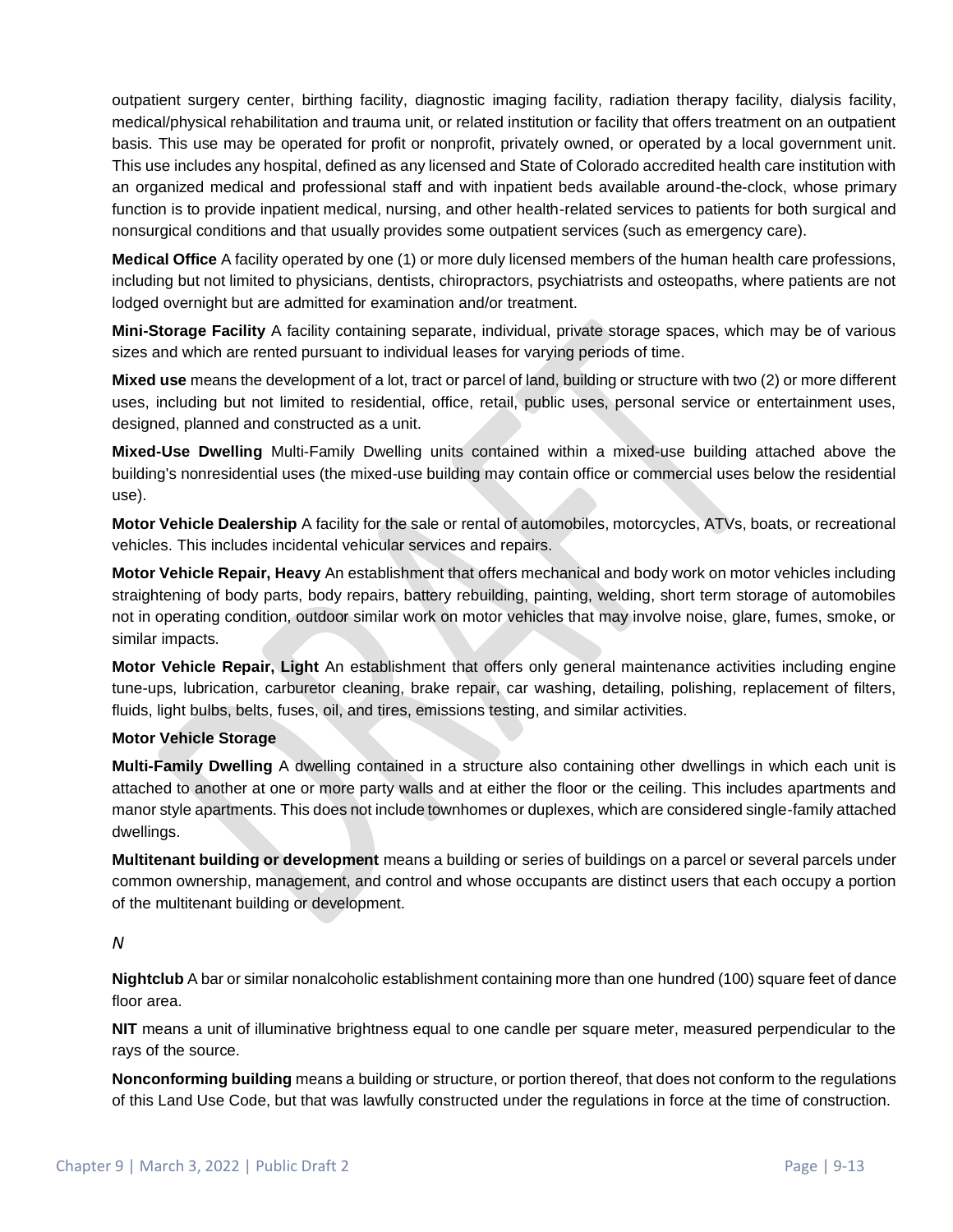**Nonconforming use** means a use that does not conform to the use regulations of this Land Use Code, but that was lawfully established under the regulations in force at the time the use was established and has been in regular use since that time.

### *O*

**Off-street parking area** means all off-street areas and spaces designed, used, required or intended to be used for the parking, storage, maintenance, service, repair, display or operation of motor vehicles, including driveways or access ways in and to such areas and circulation aisles throughout such areas, but not including approved outdoor storage areas as defined herein or public streets and rights-of-way.

**Off-Street Parking Facility** An enclosed structure (other than a private garage) or open, hard surfaced area (other than a public street or private road), designed, arranged, and made available for parking vehicles, where such use is operated as a business enterprise with a service charge or fee being paid by the vehicle operator. An off-street parking facility shall include, but not be limited to, a commercial parking lot and public garage.

**Open space** means any land or water area with its surface open to the sky, which serves specific uses of providing park and recreation opportunities, conserving natural areas and environmental resources, structuring urban development form and protecting areas of agricultural, archeological or historical significance. Open space shall not be considered synonymous with vacant or unused land but serves important urban functions. Usable open space shall exclude areas used for off-street parking, off-street loading, service driveways and setbacks from oil and gas wells and their appurtenances or other hazards to the public.

**Open-Air Farmers' Markets** An occasional or periodic market held in an open area or in a structure where groups of individual sellers offer for sale to the public such items as fresh produce, seasonal fruits, fresh flowers, arts and crafts items and food and beverages (but not to include second-hand goods) dispensed from booths located onsite.

**Outlot** means a measured piece of land contained within subdivided land that is not a building lot. An outlot may be conveyed to the public for open space or other public purposes, be retained by the developer for later subdivision or be conveyed to an owner's association.

### *P*

**Parcel** means a contiguous area of land, except for intervening easements and rights-of-way with a continuous boundary defined any method specified below, when the description of the parcel is recorded in the office of the county clerk and recorder or by reference to a recorded subdivision plat.

**Park** means an area open to the general public and reserved for recreational, educational or scenic purposes.

**Parking garage** means an off-street parking area within a building.

**Parking lot** means any off-street parking area as defined herein.

**Patio cover** means a cover of any material over an exterior surface that has no walls.

**Pawn Shop** Any business that loans money on deposit of personal property or deals in the purchase or possession of personal property on condition of selling that property back to the pledger or depositor, or loans or advances money on personal property by taking chattel mortgage security on it, and takes or receives that personal property and issues a lien upon the personal property.

**Personal Services** shops primarily engaged in providing services generally involving the care of the person or such person's apparel, or rendering services to business establishments such as laundry or dry-cleaning retail outlets, portrait/photographic studios, beauty or barber shops, employment service, or mailing or copy shops.

**Plat** means a map of certain described land prepared in accordance with the requirements of this Code and Section 38-51-106, C.R.S., as an instrument for recording of real estate interests with the County Clerk and Recorder.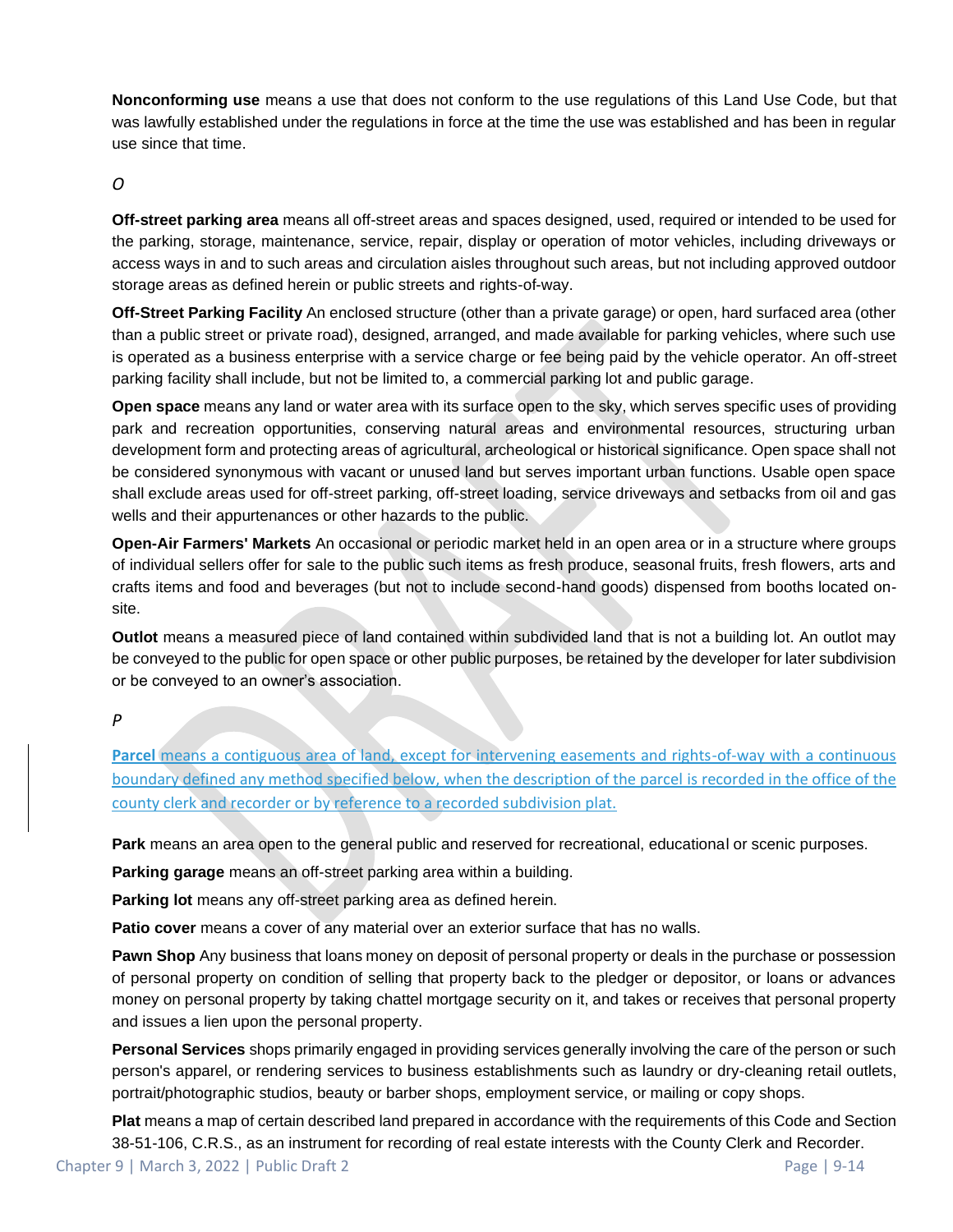**Principal use** means the main use of land or of a structure as distinguished from a subordinate or accessory use.

**Print Shop** an establishment in which the principal business consists of duplicating and printing services using photocopy, blueprint or offset printing equipment and may include the collating of booklets and reports.

**Private property rights** means the rights of a property owner within the Town to use his or her property within the legal parameters set forth in this Code and subject to applicable state, federal and constitutional law. Nothing herein guarantees any private property rights to develop in a particular manner except pursuant to a valid vested right.

**Professional Office** An office for professionals, such as physicians, dentists, lawyers, architects, financiers, engineers, artists, musicians, designers, teachers, accountants and others who, through training, are qualified to perform services of a professional nature and where no storage or sale of merchandise exists, except as accessory to the professional services.

**Proof of ownership** means ownership as specified in a current title insurance commitment or policy, or certification of title, issued by a title insurance company licensed by the State.

**Property line** means the boundary of any lot, parcel or tract as the same is described in the conveyance of such property to the owner; and does not include the streets or alleys upon which said lot, parcel or tract abuts.

**Property** means all real property subject to land use regulation by the Town.

**Public areas** means streets, parks, open spaces and other property designated or described as for public use on a map or plat of the Town and fee title is vested in the Town, other public body or a special district as defined in Section 32-1-103, C.R.S.

**Public Facilities** Those constructed facilities, including but not limited to transportation systems or facilities, water systems or facilities, wastewater systems or facilities, storm drainage systems or facilities, fire, police and emergency systems or facilities, electric, gas, telecommunication utilities or facilities and publicly owned buildings or facilities.

**Public hearing** means a meeting called by a public body for which public notice has been given and which is held in a place at which the general public may attend to hear issues and to express their opinions.

**Public improvement** means any drainage ditch, roadway, parkway, sidewalk, pedestrian way, tree, lawn, landscaped open space, off-street parking area, lot improvement or other facility which benefits the public.

**Public open space** means an open space area conveyed or otherwise dedicated to the Town, State or County or other public body for recreational or conservation uses. Public open spaces are to be unencumbered by oil and gas wells, their appurtenances or other hazards to the public.

**Public use** means uses which are owned by and operated for the public by the Town, county, state or federal governments or by school districts.

**Public utility** means a common carrier supplying electricity, wire telephone service, natural gas, water, wastewater or stormwater service or similar public services, but shall not include railroads or other forms of rail mass transit or depots or terminals supporting the same, or wireless telecommunication facilities.

*Q*

**Quasi-public** means having the nature or characteristics of being public but owned by a private or not-for-profit entity.

*R*

**Raw water** means water rights acceptable to the Town for domestic purposes, or water rights acceptable to the Town that may be used for irrigation of public facilities.

**Reader board, electronic**, means a sign or part of a sign capable of displaying content or visual displays that a sign user can electronically or mechanically change by remote or automatic means.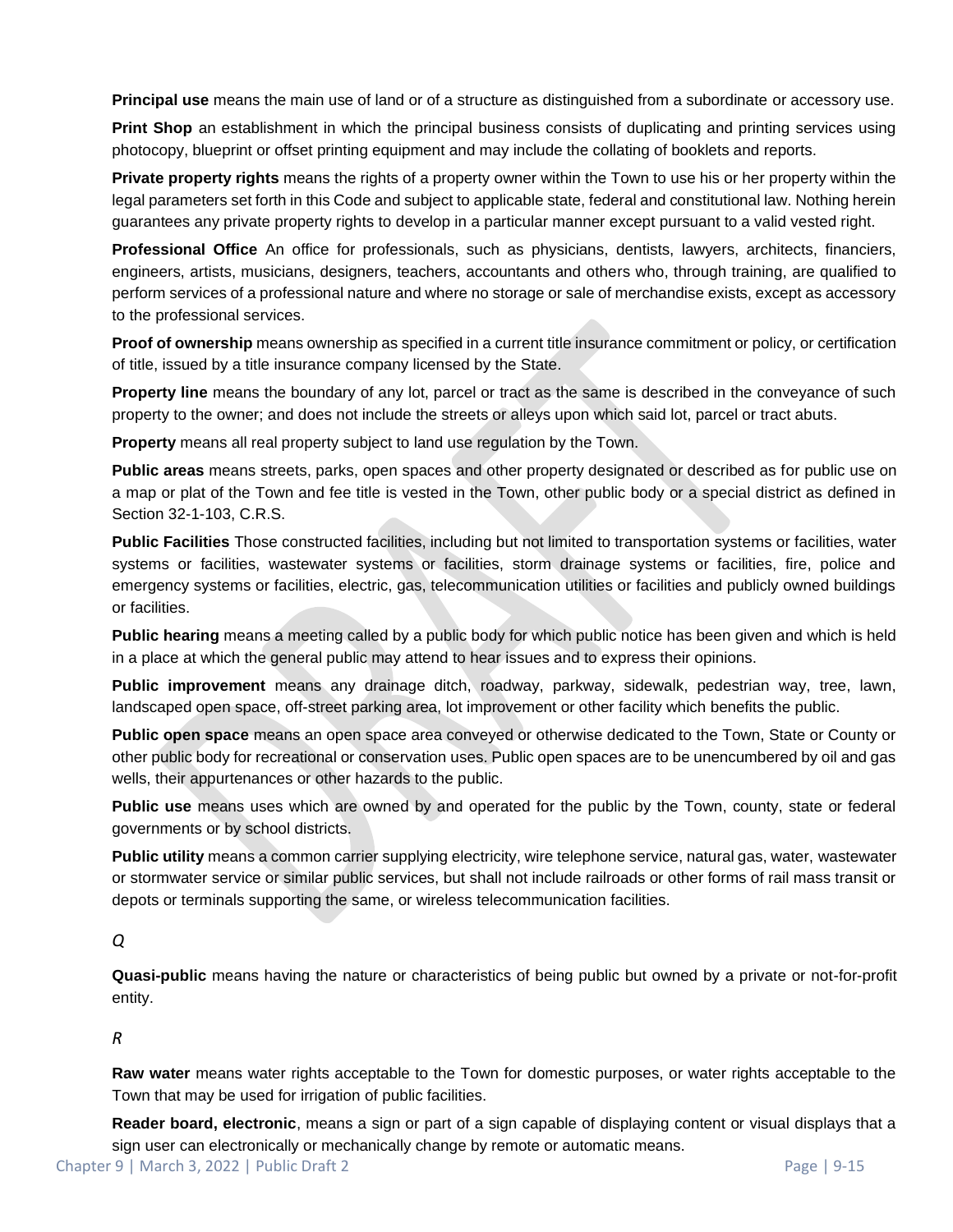**Reader board, manual**, means a sign that serves as a display for characters, letters, or illustrations that a sign user can manually change or rearrange without altering the face or surface of the sign.

**Recreational Entertainment, Indoor** A place where recreation activities occur completely within an enclosed structure, including but not limited to bowling alleys, skating rinks, pool halls, video and pinball parlors.

**Recreational Entertainment, Outdoor** A place with outdoor activities, including but not limited to miniature golf, batting cages, water slides, skateboard parks, driving ranges and go-cart tracks.

**Recreational vehicle (RV)**. Definitions pertaining to recreational vehicles and recreational vehicle parks are contained in Section 16-9-10 of this Code.

**Recycling Facility** A facility used for the collection and/or processing of recyclable material. Processing means the preparation of material for efficient shipment by such means as baling, compacting, flattening, grinding, crushing, mechanical sorting or cleaning. Such a facility, if entirely enclosed within a building or buildings, shall be considered a warehouse.

**Religious Land Use** A structure or group of structures intended for regular gatherings of people to attend, participate in or conduct religious services and other related activities and associated accessory uses. Associated accessory uses may include religious instruction classrooms, church offices, counseling programs, private school, youth programs, parking, child and adult day care facilities, summer camps, recreational facilities, caretaker's quarters, food bank, thrift shop, sale of religious items, and cemeteries.

**Research and Development** A facility (such as a laboratory) for general research, scientific research, development and/or training where assembly, integration, and testing of products in a completely enclosed building is incidental to the principal use of scientific research, development, and training.

**Resource Extraction** Any facility, land, or portion thereof, removal or recovery by any means whatsoever of sand, gravel, soil, rock, minerals, mineral substances or organic substances, other than vegetation, from water or land on or beneath the surface thereof, exposed or submerged.

**Restaurant, fast food with drive-thru** means any Restaurant, fast food establishment in which the principal business is the sale of foods and beverages to the customer in a ready-to-consume state and in which the design or principal method of operation of all or any portion of the business is to allow food or beverages to be served directly to the customer in a motor vehicle without the need for the customer to exit the motor vehicle.

**Restaurant, fast food** means any establishment in which the principal business is the sale of food and beverages to the customer in a ready-to-consume state, and in which the design or principal method of operation includes the following characteristics:

- (a) Food and beverages are usually served in paper, plastic or other disposable containers; and
- (b) The consumption of food and beverages is encouraged or permitted within the restaurant building, within a motor vehicle parked upon the premises or at other facilities on the premises outside the restaurant building or for carryout.

**Restaurant, sit-down** means any establishment in which the principal business is the sale of food and beverages to customers in a ready-to-consume state; where fermented malt beverages and/or malt, special malt or vinous and spirituous liquors may be produced on the premises as an accessory use; and where the design or principal method of operation includes one (1) or both of the following characteristics:

- (a) Customers are served their food and/or beverages by a restaurant employee at the same table or counter at which the items are consumed; or
- (b) Customers are served their food and/or beverages by means of a cafeteria-type operation where the food or beverages are consumed within the restaurant building.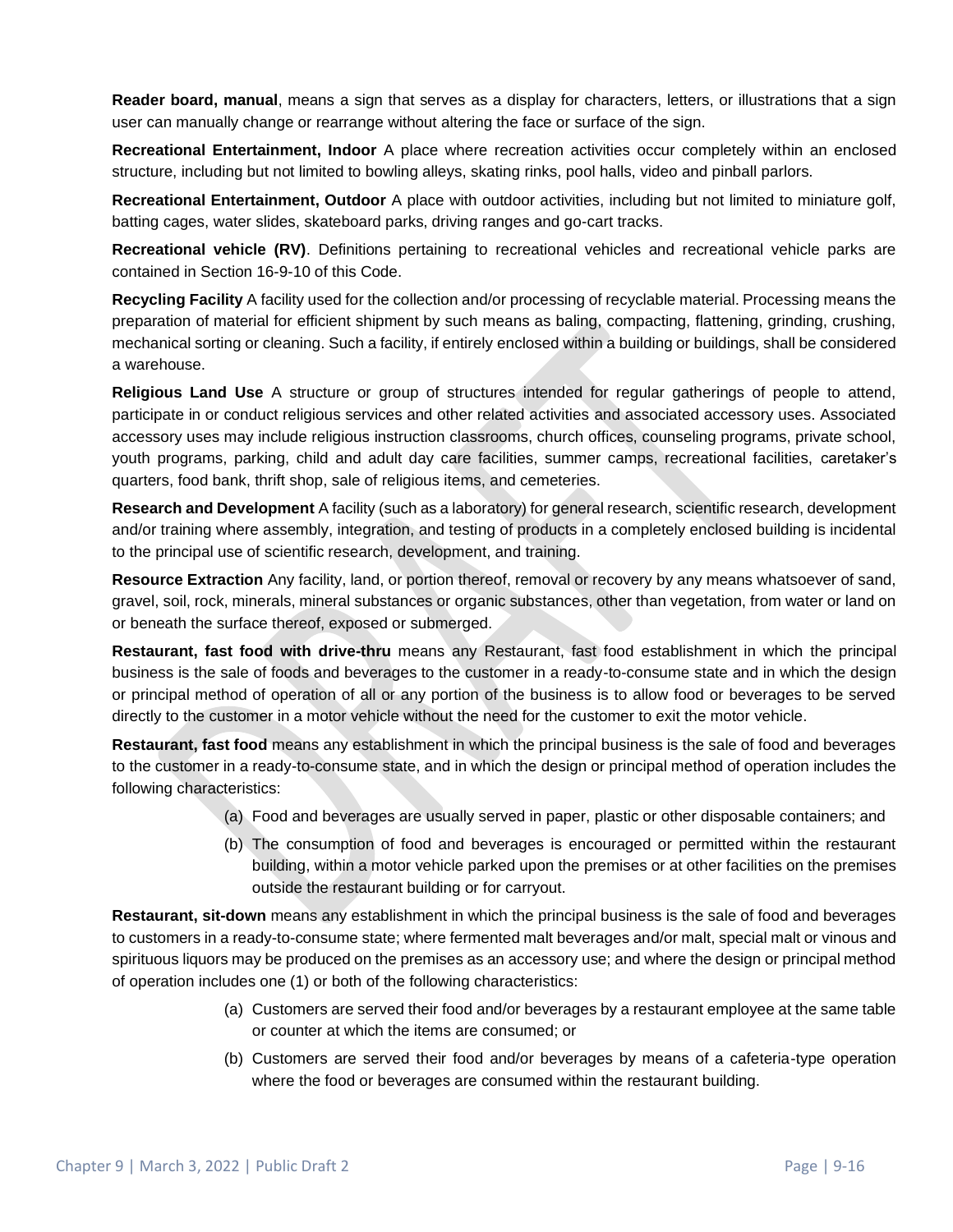**Retail Store** A shop or store that, as its primary business, sells new merchandise to the public. Examples include drugstores and discount department stores, and stores that sell apparel, home improvement/furnishings, toys, electronics or sporting goods.

**Retention basin** means a pond, pool or basin used for permanent storage of water runoff.

**Right-of-way** means a strip of land occupied or intended to be occupied by a street, crosswalk, railroad, road, electric transmission line, oil or gas pipeline, water main, sanitary or storm sewer main or for another special use. The usage of the term right-of-way for land platting purposes means that every right-of-way established and shown on a final plat is to be separate and distinct from the lots or parcels adjoining such right-of-way and not included within the dimensions of such lots or parcels. Rights-of-way intended for streets, crosswalks, water mains, sanitary sewers, storm drains or any other use involving maintenance by a public agency shall be dedicated to public use on the plat on which such right-of-way is established.

#### *S*

**Salvage Yard** A facility used to store used appliances, scrapped glass, rags, paper, metals, automotive parts, or equipment, regardless of whether used for remanufacture, resale or recycling.

**Sandwich Board** means a portable sign that is ordinarily in the shape of an "A" with back-to-back sign faces, an easel, or a similar configuration.

**School** A public or private educational facility offering instruction at the elementary, junior, and/or senior high school levels in the branches of learning and study required to be taught in the schools of Colorado.

**Service Station** Any building, land area, premises or portion thereof, where gasoline or other petroleum products or fuels are sold and light maintenance activities, such as engine tune-ups, lubrication, minor repairs and carburetor cleaning, may be conducted. A service station shall not include premises where heavy automobile maintenance activities, such as engine overhaul, automobile painting and body fender work, are conducted.

**Setback** means the required open space unoccupied and unobstructed between the nearest projection of a structure and the property line of the lot on which the structure is located, with the exception of eaves which may project a maximum of eighteen (18) inches into the setback.

**Setback, front yard** means the setback distance a building or structure must be placed from the front lot line.

**Setback, rear yard** means the setback distance a building or structure must be placed from the rear lot line.

**Setback, side yard** means the setback distance a building or structure must be placed from the side lot line.

**Shielding** means when the light emitted from the fixture is projected below a horizontal plane running through the lowest point of the fixture where light is emitted.

**Sight distance triangle** means the area at the four (4) corners of an intersection that is to be kept free of shrubs, ground cover, berms, fences, structures or other materials or items greater than thirty (30) inches in height. Trees shall not be planted in the triangular area. The size of the sight distance triangles is determined as follows: at the intersection of any two (2) streets or where a street intersects with an alley, a triangle measuring thirty (30) feet along each curb or edge of roadway from their point of intersection, the third side being a diagonal line connecting the first two (2).

**Sign copy** means words, numbers, symbols, images, icons, letters, numerals, figures, characters other symbolic representations displayed on or by a sign.

**Sign** means a visual display of an object or device that includes elements such as colors, lights, motion, symbols, images, icons, letters, numerals, figures, characters, or combines any of those elements, that a person intends to communicate, advertise, identify, announce, direct, inform, or attract attention, and that a viewer can see and comprehend from a public right-of-way. The term "sign" includes a structure used to support or display a sign.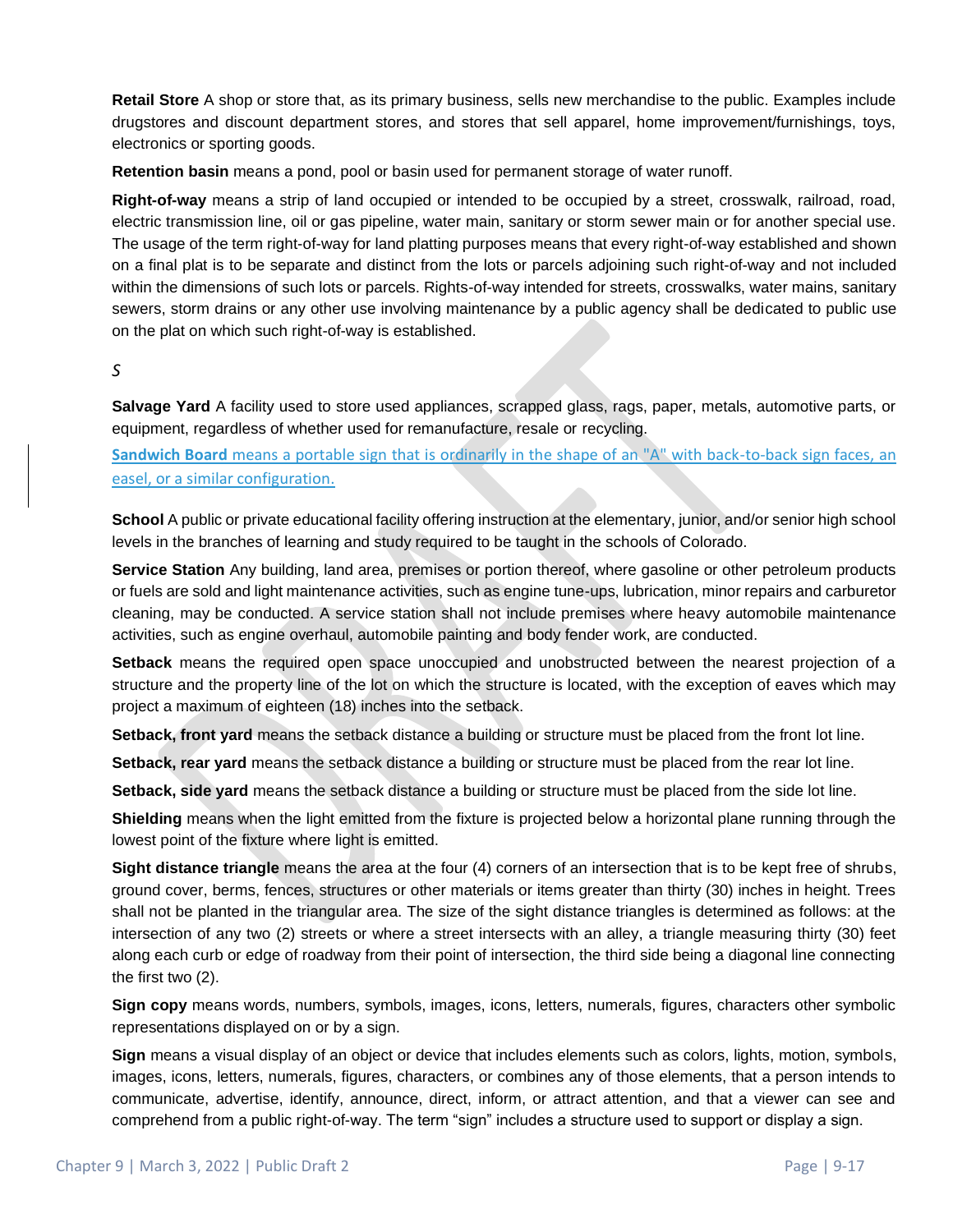**Sign user** means a person who constructs, installs, operates, displays, or uses a sign. Sign user includes the owner of the lot serving as the sign's location, the owner of the sign or support structure, a person who installs or constructs a sign, and a person whose message a sign displays.

**Sign, A-frame**, means a temporary, portable, freestanding sign in the shape of the letter "A" with back-to-back sign faces, an easel, or a similar configuration.

**Sign, attached** means a sign that is fastened to or affixed on an exterior wall of a building or other structure so that the wall becomes the supporting structure for, or forms the background surface of, the sign.

**Sign, attached (wall sign)** means a permanent, attached sign, fastened to or affixed on an exterior wall of a building or other structure so that the wall becomes the supporting structure for, or forms the background surface of, the sign.

**Sign, feather** means a temporary banner in the shape of a feather, quill, sail, blade, or teardrop mounted on a solid or flexible pole or cord. Sometimes referred to as "quill signs" or "sail banners."

**Sign, flashing** means an internally or externally illuminated sign with an intermittent, blinking, alternating, or flashing light source.

**Sign, freestanding** means a structure, device, or object that is structurally independent of a building, anchored firmly to or below the ground surface, and that is a sign itself or is the support structure for a sign.

**Sign, illuminated** means any sign whose design or installation incorporates artificial light, including direct illumination, halo illumination, indirect illumination, or internal illumination.

**Sign, moving** means a sign or part of a sign that changes physical position by any movement or rotation. "Movement" includes any visible moving, revolving, or rotating parts or visible mechanical movement, or any apparent visible movement achieved by electrical, electronic, or mechanical means.

**Sign, painted wall** means a hand-produced work in which paint is applied directly on an exterior wall of a building or structure. A painted wall sign does not include: (1) mechanically produced or computer-generated prints or images, including digitally printed vinyl sheets and wraps; (2) works containing electrical or mechanical components; or (3) works that involve changing or moving images or components.

**Sign, painted wall means** a hand-produced work in which paint is applied directly on an exterior wall of a building or structure.

**Sign, permanent** means a sign constructed from durable materials affixed to a building, a structure, or the ground so that the sign resists environmental loads, such as wind, and that precludes ready removal or movement of the sign.

**Sign, Portable** means any sign not permanently affixed to the ground, a structure, or a building.

**Sign, primary** means a permanent freestanding or attached sign that serves as the principal sign for the lot.

**Sign, secondary** means a small permanent sign that is freestanding or attached to a building that is in addition to the primary sign types for the property and that has a height and scale that is subordinate to the primary sign types allowed for the property. Examples of typical secondary signs include house numbers, occupant directories, directional signs, and parking signs. The list of examples is provided to clarify the regulations and does not limit the content of secondary signs.

**Sign, primary** means a permanent freestanding or attached sign that serves as the principal sign for the lot.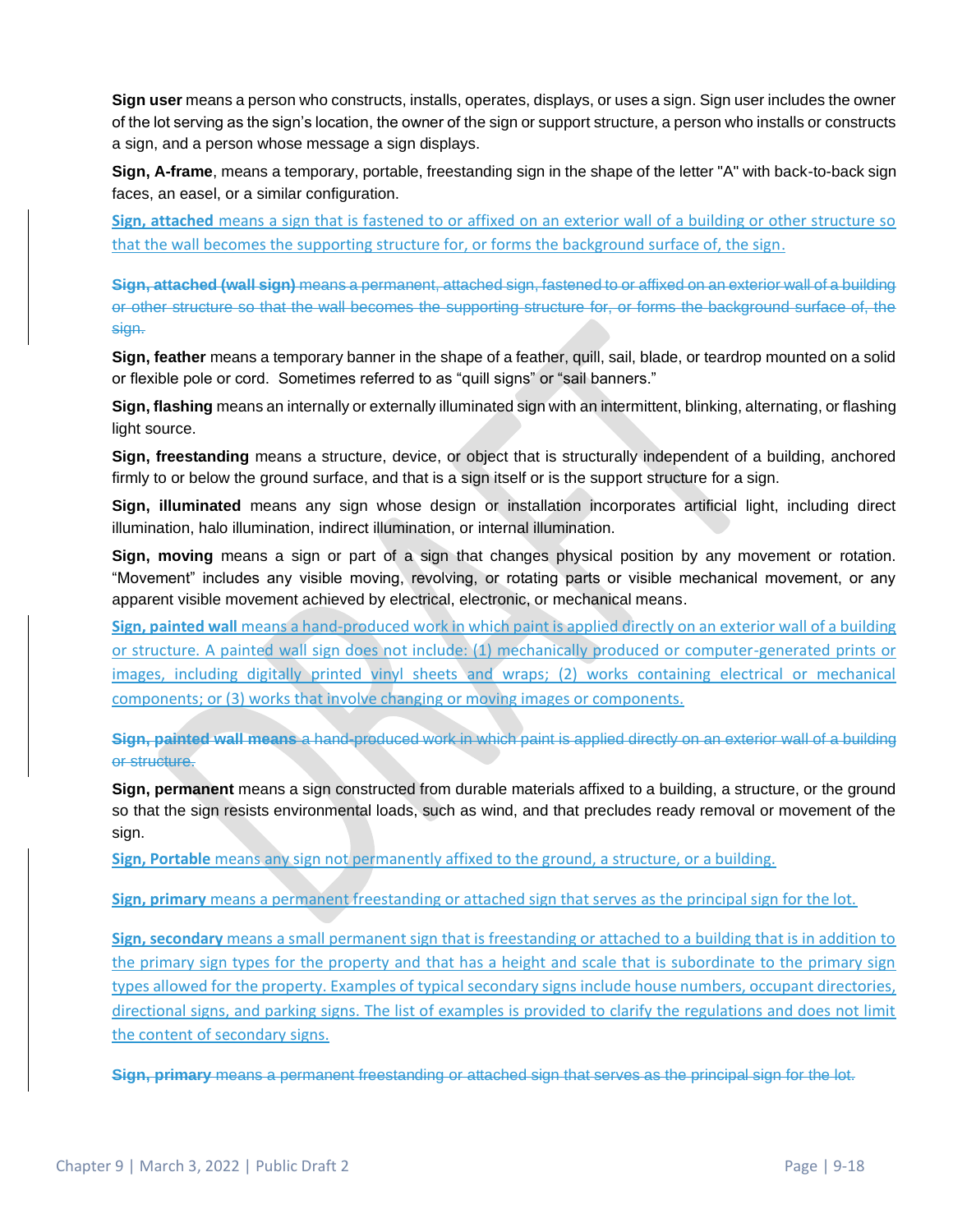**Sign, secondary** means a small permanent sign that is freestanding or attached to a building that is in addition to the primary sign types for the property and that has a height and scale that is subordinate to the primary sign types allowed for the property.

**Sign, stake** means a temporary, rigid sign constructed of plastic, vinyl, metal, or wood implanted in the ground by a stake or stakes.

**Sign, temporary** means a sign constructed of cloth, canvas, light fabric, cardboard, wood, wallboard, metal, or other light materials, with or without frames, which is intended for use for a limited period of time only. Temporary signs include banners, feather signs, inflatable devices, stake signs, and A- and T-frame signs. Examples of common temporary signs include political signs, public demonstrations, grand opening signs, contractor signs, real estate signs, and signs that announce an event such as a carnival, circus, or similar event. The list of examples is provided to clarify the regulations and does not limit the content of temporary signs.

**Sign, temporary** means a sign (1) constructed of cloth, canvas, light fabric, cardboard, wood, wallboard, metal, or other light materials, with or without frames, or (2) mounted on that portion of a fence that faces the public right-ofway, and which is intended for is used for a limited period of time only (see time periods established in section 5.08).

**Sign, subdivision entrance** means a type of permanent freestanding sign located at the entrance to a subdivision in a residential district or a distinct phase of a subdivision in a residential district.

#### **Sign, wall** – see sign, attached.

**Sign, window** means a temporary or permanent sign posted, painted, placed, or affixed to a window or glass door.

**Single-Family Attached Dwelling** A dwelling contained in a structure that shares party walls with another dwelling. This includes duplexes and townhomes.

**Single-Family Detached Dwelling** A single-family dwelling (a building designed exclusively for occupancy by one (1) family) which is not attached to any other dwelling or building by any means, excluding mobile homes and manufactured housing situated on a permanent foundation.

**Site plan** means a scale drawing of a lot, showing the actual measurements, the size and location of any existing or proposed buildings, the location of the lot in relation to abutting streets and other details such as parking areas, access points, landscaped areas, building areas, setbacks from lot lines, building heights, floor areas, densities, utility locations and easements.

**Site specific development plan** means the final plat of a subdivision or final development plan of a PUD (Planned Unit Development) when approved by the Board of Trustees pursuant to this Code.

**Solid Waste Facility** A facility where non-hazardous wastes are taken from collection vehicles, temporarily stored, and ultimately relocated to a permanent disposal site. This includes any facility, incinerator, landfill, materials recovery facility, municipal solid waste landfill, private or public solid waste management facility, recovered materials processing facility, sanitary landfill, or solid waste management facility.

**Stable** A facility that keeps or boards horses owned for the private use of the owners and/or residents of the property. This also includes horses owned by non-owners or non-residents of the property for private use. Accessory uses are permitted and include but are not limited to offices, storage areas, caretaker's quarters, educating and training in equitation, and caring for, breeding, or training horses associated with the Stable use.

**Street** means a public way (whether publicly or privately owned) used or intended to be used for carrying vehicular, bicycle and pedestrian traffic, and shall include the entire area within the public right-of-way and/or public access easement.

**Streetscape** means the distinguishing character of a particular street, within the public right-of-way, including paved materials and the adjacent space extending along both sides of a street, including landscaping, sidewalks, medians, lighting, street furniture and signage.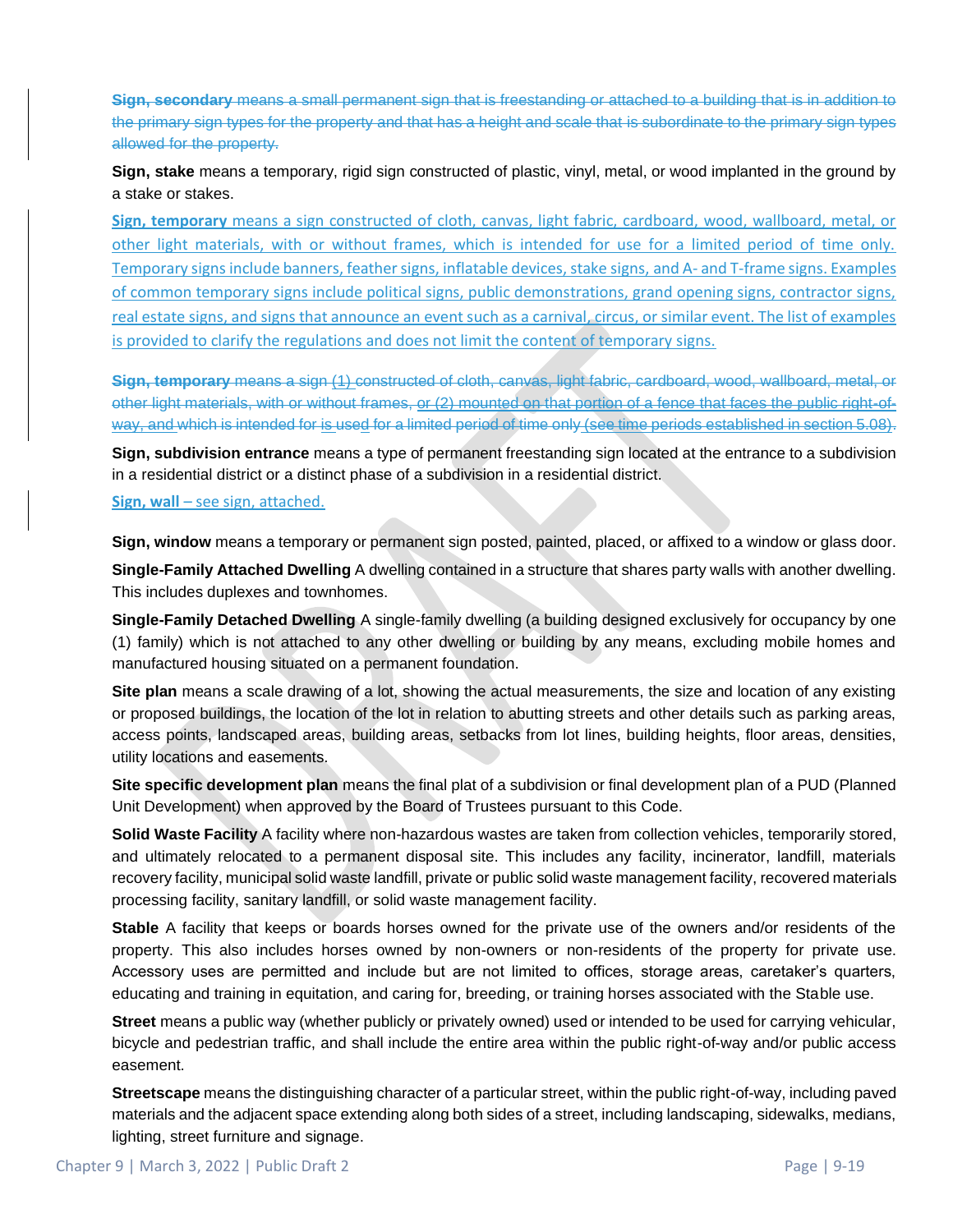**Structure** means a combination of materials to form a construction for use, occupancy or ornamentation, whether installed on, above or below the surface of land or water.

**Subdivider or developer** means any person, partnership, joint venture, limited liability company, association or corporation who participates as owner, promoter, developer or sales agent in the planning, platting, development, promotion, sale or lease of a development.

**Subdivision** means the platting of a lot or the division of a lot, tract or parcel of land into two (2) or more lots, plots or sites.

*T*

**Technical School** A nonacademic establishment such as a trade school, where instruction is offered in secretarial, computer and data processing, drafting, electronic repair including radio/TV repair, commercial art, allied health care, real estate, banking, restaurant operation, or similar trades, or vocational training such as automobile body and engine repair, construction equipment operation, building trades, truck driving, and mechanical and electrical equipment/appliance repair.

**Tenant** means a distinct user that occupies a portion of a multi-tenant building, lot, or development, regardless of the legal arrangement allowing occupancy between the owner of the building, lot, or development and the user.

**Title commitment** means formal documentation from a title company listing the name of the owner of the property under consideration, the legal description of the property and any legal holdings on the property, such as easements, rights-of-way or liens.

**Tourist Facilities** An establishment set up to primarily provide local tourist information to visitors.

**Town Comprehensive Plan** means the plan, which was adopted by the Planning Commission and Board of Trustees in accordance with Section 31-23-206, C.R.S., to guide the future growth, protection and development of the Town, affording adequate facilities for housing, transportation, comfort, convenience, public health, safety and general welfare of its population.

**Town** means the Town of Wellington, a municipal corporation of the State, in its present incorporated form or in any later reorganized, consolidated, enlarged or reincorporated form.

**Traffic control device** means a sign, signal, marking, or other device used to regulate, warn, or guide traffic, placed on, over, or adjacent to a street, highway, private road open to public travel, pedestrian facility, or shared-use path by authority of a public agency or official having jurisdiction, or, in the case of a private road open to public travel, by authority of the private owner or private official having jurisdiction as controlled by the Federal Highway Administration's Manual on Uniform Traffic Control Devices.

**Transit Facilities** Includes transit or bus shelters, bus terminals, stations, and associated right-of-way. A "transit shelter" means a roofed structure on or adjacent to the right-of-way of a street, which is designed and used primarily for the protection and convenience of bus passengers. Includes accessory vehicle and bicycle parking.

*U*

**Uplighting** means lighting that is directed in such a manner as to shine light rays above the horizontal plane.

*V*

**Vested property rights** means the right to undertake and complete the development and use of the property under the terms and conditions of a site-specific development plan.

**Veterinary Facilities, Large animals** Any facility which is maintained by or for the use of a licensed veterinarian in the diagnosis, treatment, or prevention of animal diseases.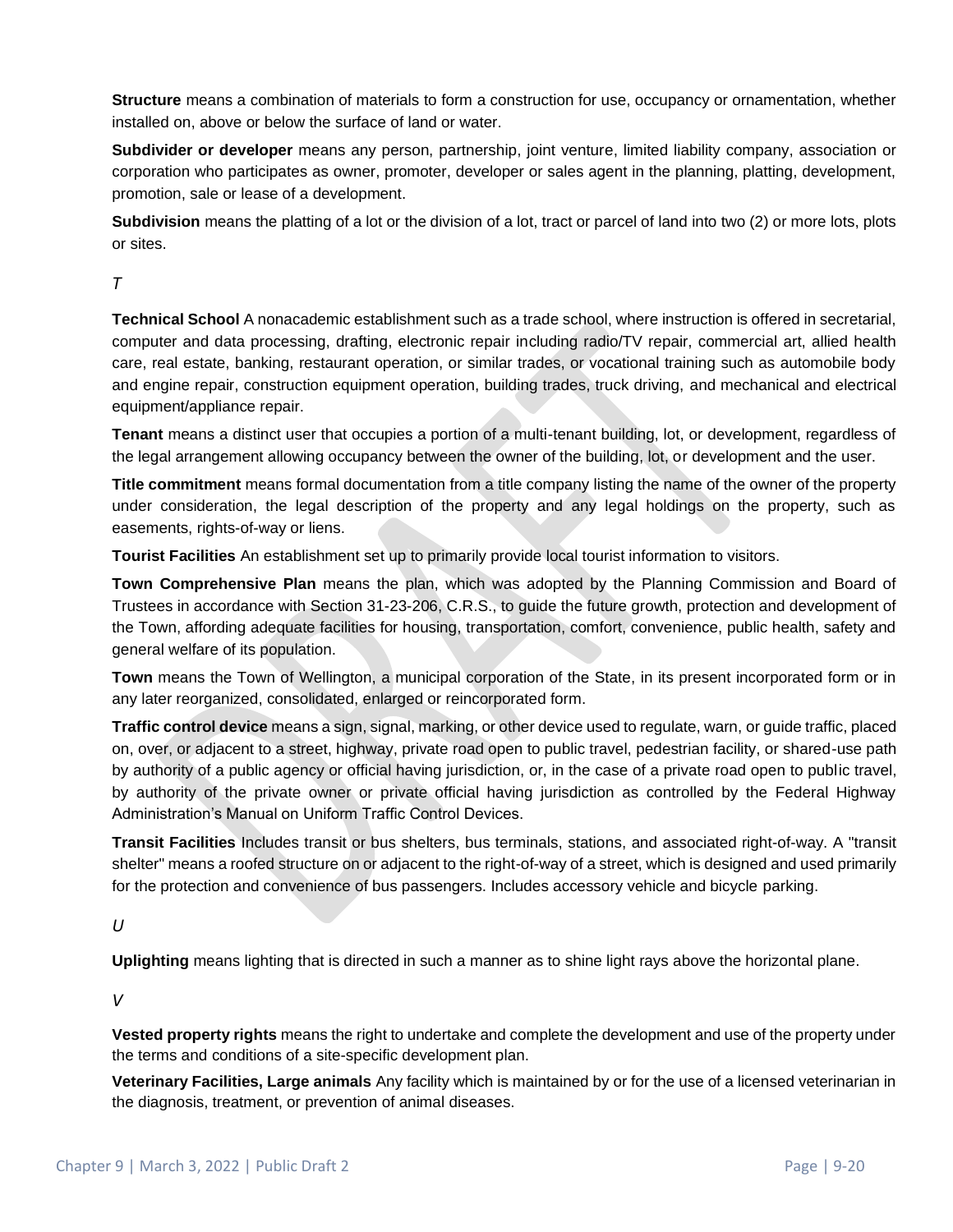**Veterinary Facilities, Small animals** Any facility maintained by or for the use of a licensed veterinarian in the diagnosis, treatment or prevention of animal diseases wherein the animals are limited to dogs, cats or other comparable household pets and wherein the overnight care of said animals is prohibited except when necessary in the medical treatment of the animal.

*W*

**Warehouse, distribution and wholesale** The storage of goods, and the sale of goods to other firms for resale, including activities involving significant storage and movement of products or equipment. This use does not involve manufacturing or production. Examples include:

- (a) Carting,
- (b) cold storage,
- (c) distribution facilities (as defined below),
- (d) dry goods wholesale,
- (e) express crating,
- (f) hauling,
- (g) feed locker plants,
- (h) fulfillment centers that combine storage with call centers,
- (i) hardware storage,
- (j) merchant wholesalers (such as restaurant supply sales),
- (k) warehouse or produce/fruit/food storage and wholesale structures,
- (l) wholesale sale of paper supplies, shoes, sporting goods, professional and commercial equipment and supplies, and otherwise preparing goods for transportation.

A "distribution facility" means the intake of goods and merchandise, individually or in bulk, the short-term holding or storage of such goods or merchandise, and/or the breaking up into lots or parcels and subsequent shipment off site of such goods and merchandise. Distribution may be provided to an entity with an identity of interest with the distribution facility or to businesses and individuals unrelated to the distributor. The term "Distribution Facility" also includes a transshipment facility for the temporary holding, storage and shipment of goods or vehicles.

**Warehousing** means a business which stores or stocks merchandise or commodities.

**Window** means an opening constructed in an exterior which admits light or air to a building or structure, is framed and spanned with glass, and which may be mounted to permit opening and closing.

**Wireless telecommunication equipment** means any equipment used to provide wireless telecommunication service, but which is not affixed to or contained within a wireless telecommunication service facility, but is instead affixed to or mounted on an existing building or structure that is used for some other purpose.

**Wireless telecommunication services** means services providing for the transmission of wireless communications utilizing frequencies authorized by the Federal Communications Commission for paging systems, enhanced specialized wireless telecommunication, personal communication services or cellular telephone.

**Wireless Telecommunications Facility** Any freestanding facility, building, pole, tower or structure used to provide only wireless telecommunication services, and which consists of, without limitation, antennae, equipment and storage and other accessory structures used to provide wireless telecommunication services.

**Workshop** A facility where goods are produced or repaired on a small scale by hand, using hand tools or smallscale equipment, including small engine repair, furniture making and restoring, upholstering, custom car or motorcycle restoring or other similar uses.